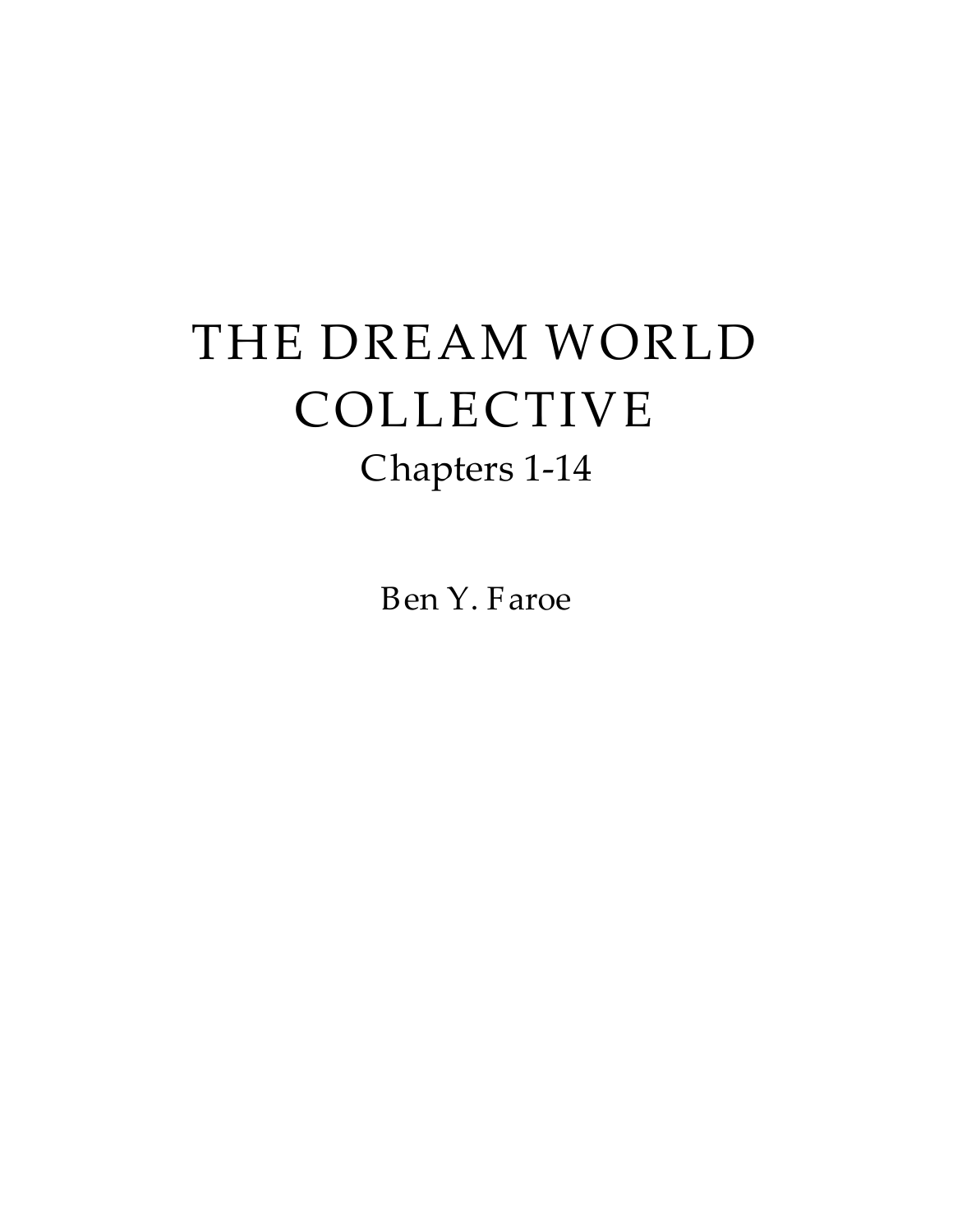Copyright © 2014 Ben Y. Faroe

All rights reserved.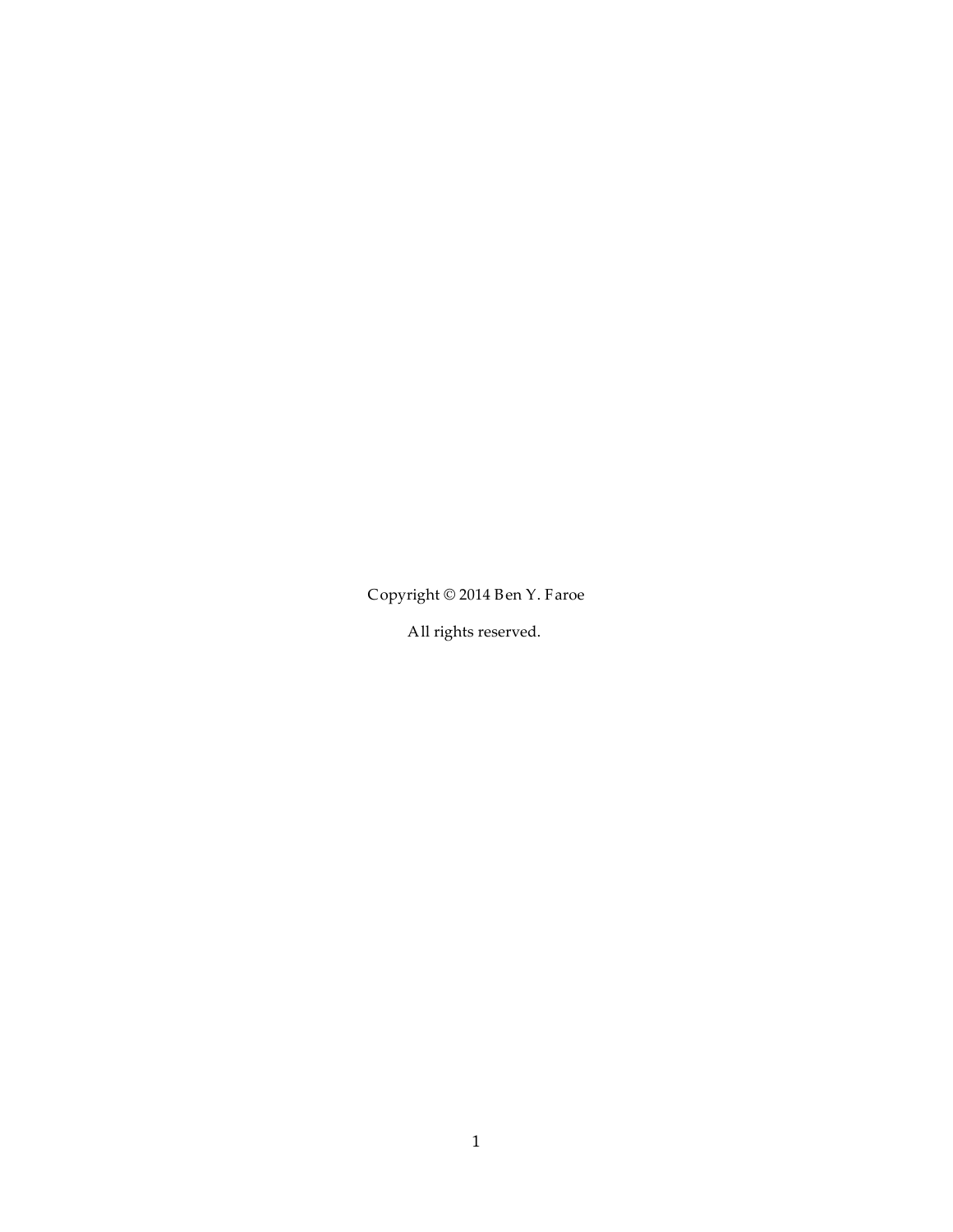# **1. Neighborliness**

Michael Zenickowitz, known to his friends as Zen, woke up at 4:23 a.m. with a brilliant idea. He left his Sleeping Hammock, which was bolted to the walls in one corner of his bedroom ceiling, and swung along a rope ladder to his Working Hammock, which was bolted to the opposite corner of the ceiling. He opened a worn lap desk, pulled out five beautiful sheets of ivory résumé paper and an ultrafine black Sharpie, and began writing.

*Dear Mr. D. in 5B,*

*Iobserved you yesterday picking up an empty beer can from the sidewalk,an unexpected reminder that there are humans among us. You are a true gentleman and a rare breed in the rushing anonymity of this cityand century. Ifyou would ever like toshareacup of tea, please do not hesitate toknockon my door.Your servant,*

*Zen in 3A*

This took perhaps a quarter of the page. Zen tore it off and began again on the blank remainder.

*Dear Brown-Haired Girl in 5A,*

*Iguess we haven't metyet, but we should. You looklike someone wholoves life. Whenever I seeyou it seems likeyou'reactually happyto beyou and yourglow rubsoff. Keep smiling,and stop byforacup of teaifyou ever feel like it.*

*Zen in 3A*

*PS– Ifyou happen tolike baking, I will show you an unorthodox buthighlysuccessful biscuit recipe of myown invention.*

He tore this off as well and began again.

*Dear Mrs. Valdez,*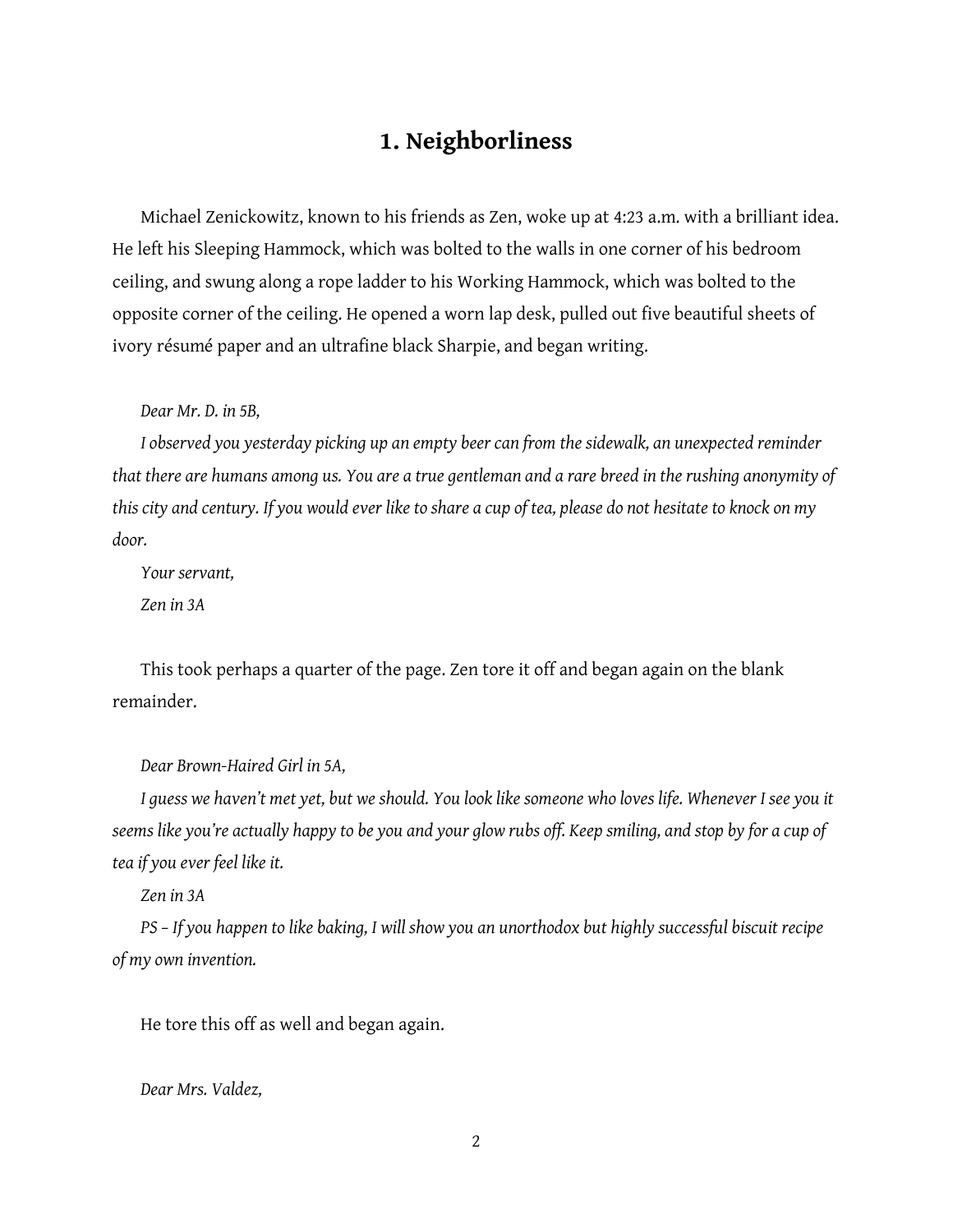*Thankyou for the lovelychat theother day. Your historyis fascinating,and it sounds likeyour husband wasagreat man. I still need to hearaboutyouryears together in Argentina before the war, though,and this time it is myturn to hostyou. Please come byatyour convenienceand I willgiveyou a cup of myfavorite new Darjeeling blend and, ifyour timingisgood,a homemade cookie.*

*Sincerely,*

*Zen in 3A*

This completed the first page. Zen started immediately on the second, writing without even stopping to breathe.

*Dear Maxin 4A,*

*We* passed by the mailboxes the other day and you struck me as an interesting guy. I'm sort of old*fashioned and think neighbors should actuallyknow each other, soifyou're ever in the mood foragood cup of teaand gourmet snackageof some sort, come downstairsand see if I'm home.*

*Zen in 3A*

The next was to his floormates in apartment 3B.

*Dear Marcoand Daniela,*

*You guysare the best. Thankyou for the boxofEarl GreyLavenderyou left bythe dooryesterday. I saton the rooftop listeningtothe cloudsas I drank myfirst cup—nocream, light sugar, iced, peryour recommendation—and it is trulythe best iced teaever. I'm consideringsettingaside the thirtieth of Septemberasan annual commemoration, complete with festive decorations, dancing, fires,and the releaseof manysmall live birdsand/or squirrels.*

*I'm* planning another philosophical dinner for Thursday evening. You two are some of my very *favorite people,and I would love to haveyour companyat dinnerand longintothe evening.*

*In anticipation,*

*Zen*

And so the letters continued, the paper torn rough at the end or beginning of each, one to every resident in the apartment building. When they were done, Zen folded the smooth side

3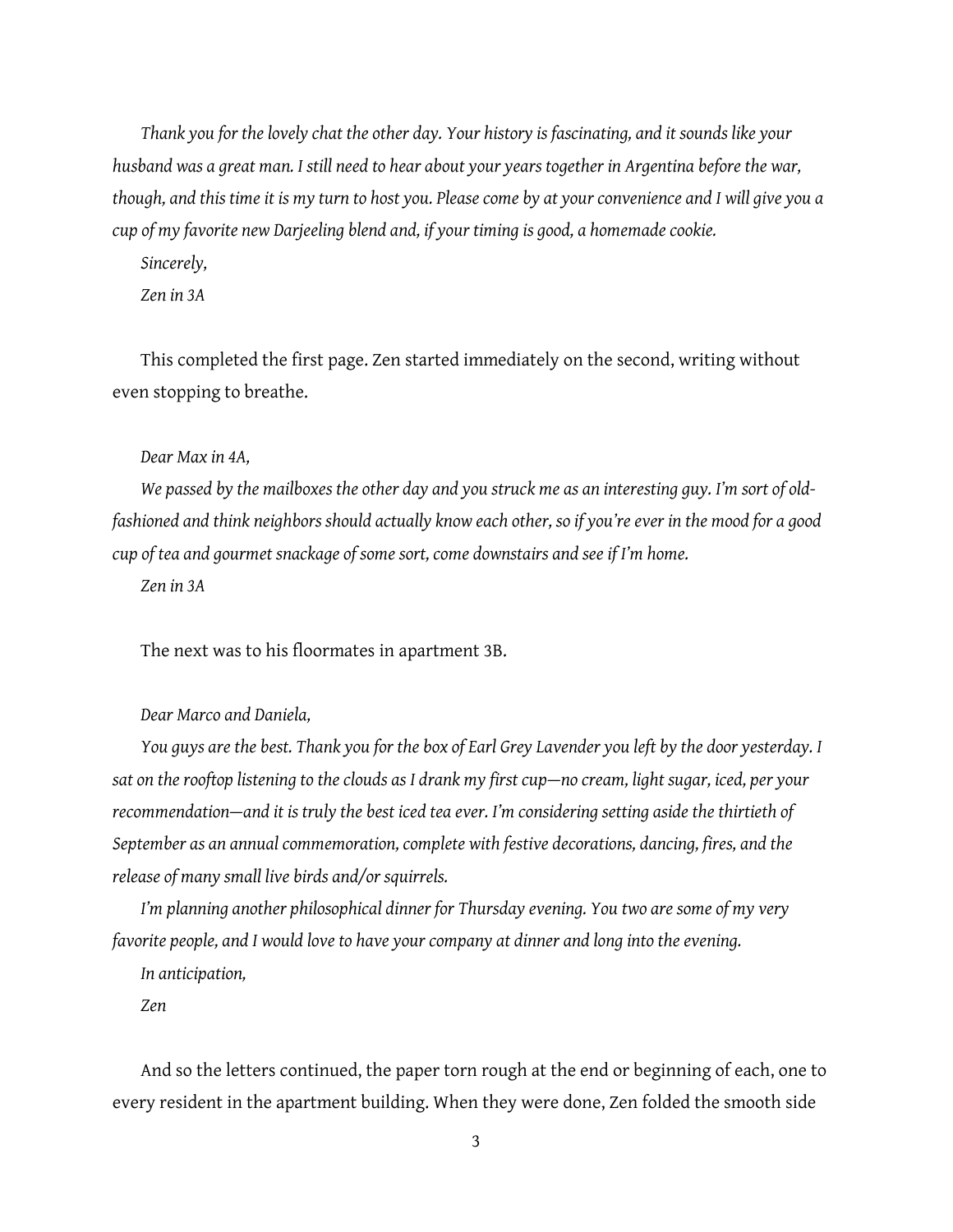edges of each letter into the center and, using a lighter he kept for that purpose, melted a few drops of sealing wax onto each one and stamped them with a crisp rectangular seal bearing the letter Z.

He swung down from the hammock onto a floor covered knee-deep in pillows, slipped into pajama bottoms and a white t-shirt, waved goodbye to his roommate Alex, who was getting ready for work, and padded barefoot into the hallways to deliver his letters. For the fifth time in the last three days, he didn't notice the paper taped onto his front door.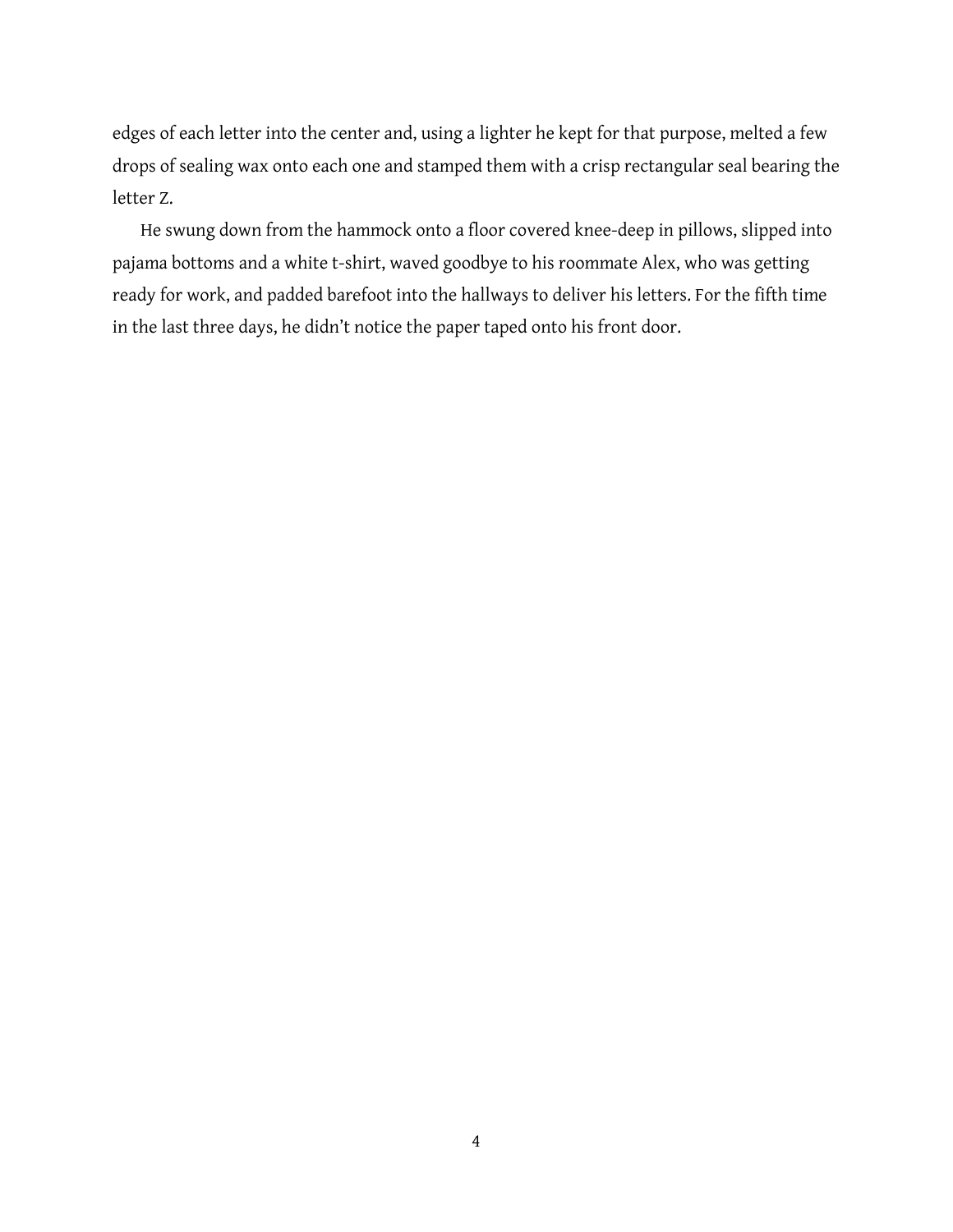# **2. Weird Old Lady Drinks**

At the same time, and not too far away, Zen's old roommate Otto van Muenster sat blissfully awake in the screen-lit shadows of his attic room. Otto did not know that he was also Zen's future roommate. He did not have any particular desire, in fact, to be anyone's roommate, though he had no issue with people in principle. Other people, like mushrooms or French films, were all well and good for those who preferred that sort of thing, but best enjoyed outside one's private domain. Had he known that he was about to have not one but several roommates, it would have caused him more than a little distress. Luckily, some changes in life come completely without warning.

Instead, Otto sat contentedly, pizza in one hand as the other flashed over his keyboard, programming on one widescreen monitor, raiding on another,and watching *From Russia With* Love on a third. Otto could type 60 words per minute with his left hand, 90 with his right, and closeto 200 on a good day with both.

He was just hitting his groove when he heard a quiet knocking at the door. He tried to ignore it and typed on. After an uncertain moment there was another knock, timid and determined. Otto resisted it, but the mental image of Mrs. Dundenne in her pink nightdresswhite hair in curlers, hand hovering, face full of aged concern-was enough to melt a steelier conscience than his.

He finished his line of code, put down his pizza, paused the movie, afk'd, took off his headset, and heaved his body out of the gargantuan beanbag that served him as chair, bed, and sometimes laundry hamper.

Mrs. Dundenne was standing exactly as he had pictured her. She squinted up at him without her glasses, confused and uncertain.

"Otto? I saw the lights under your door." She framed her words slowly, chewing over each one. "Are you having trouble sleeping again?"

"No, Mrs. D, I just stayed up to take care of a couple-"

"Why don't you come down and I'll make you a nicecup of milk and chamomile," she continued, feeling for his fat fingers with her cold, fragile hands.

"No, I–" Otto glanced back with helpless longing. His guild was at a critical part of the raid.

5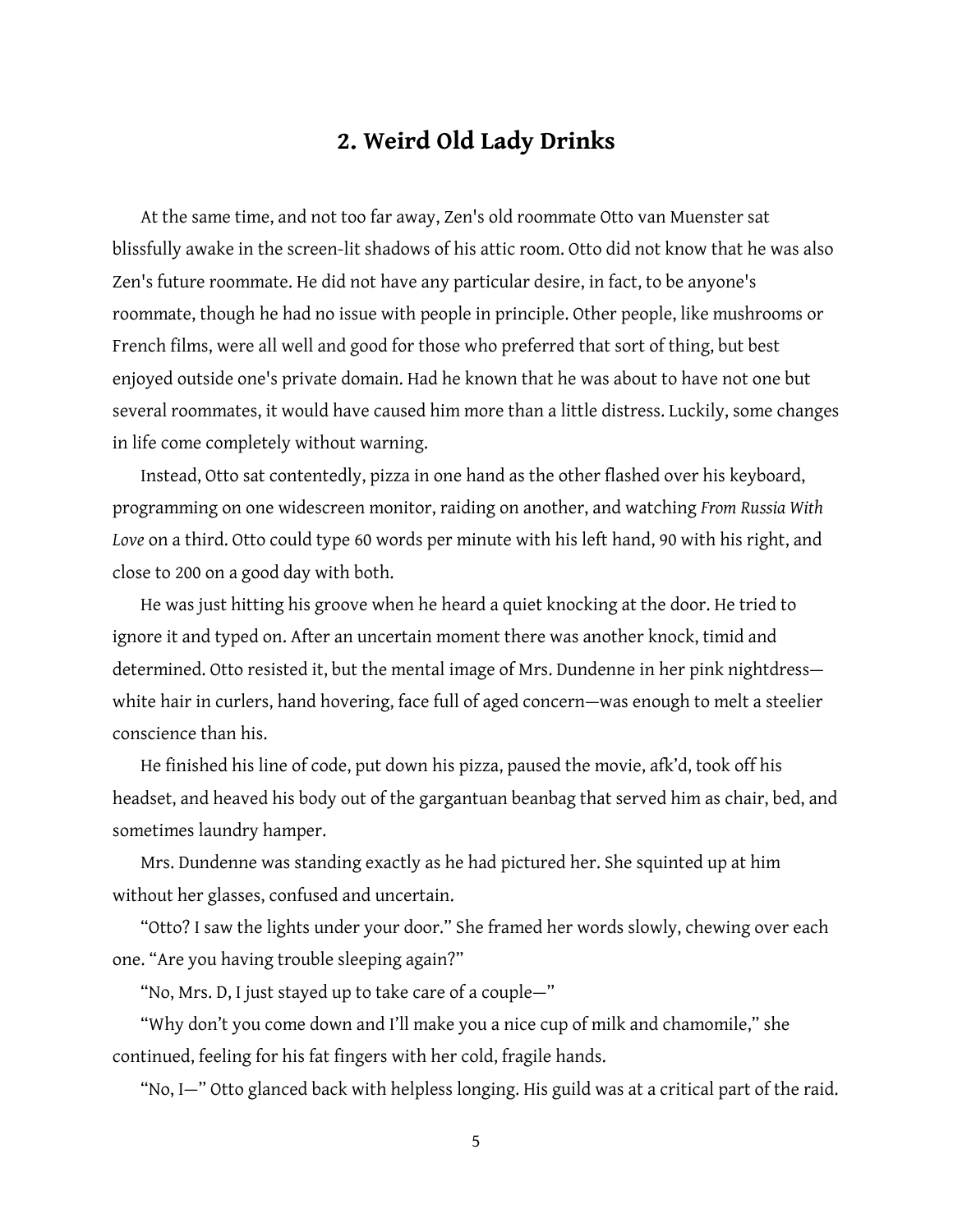They'd need him there casting mass heals. And Sean Connery was about to...well, be Sean Connery. He tried to pull away from the bony, clutching fingers of Mrs. D.

"Don't worry, dear. You can sit with me at the table and we'll have a nice warm drink and we'll talk about it."

The generation gap, Mrs. Dundenne's elderly determination, and her poor hearing combined to make Otto's protests completely ineffective, and he didn't have the heart to forcibly wrench his hand out of hers and...what, lock her out of her own attic apartment? He sighed and followed her downstairs for another earnest one-sided conversation over weird old-fashioned drinks.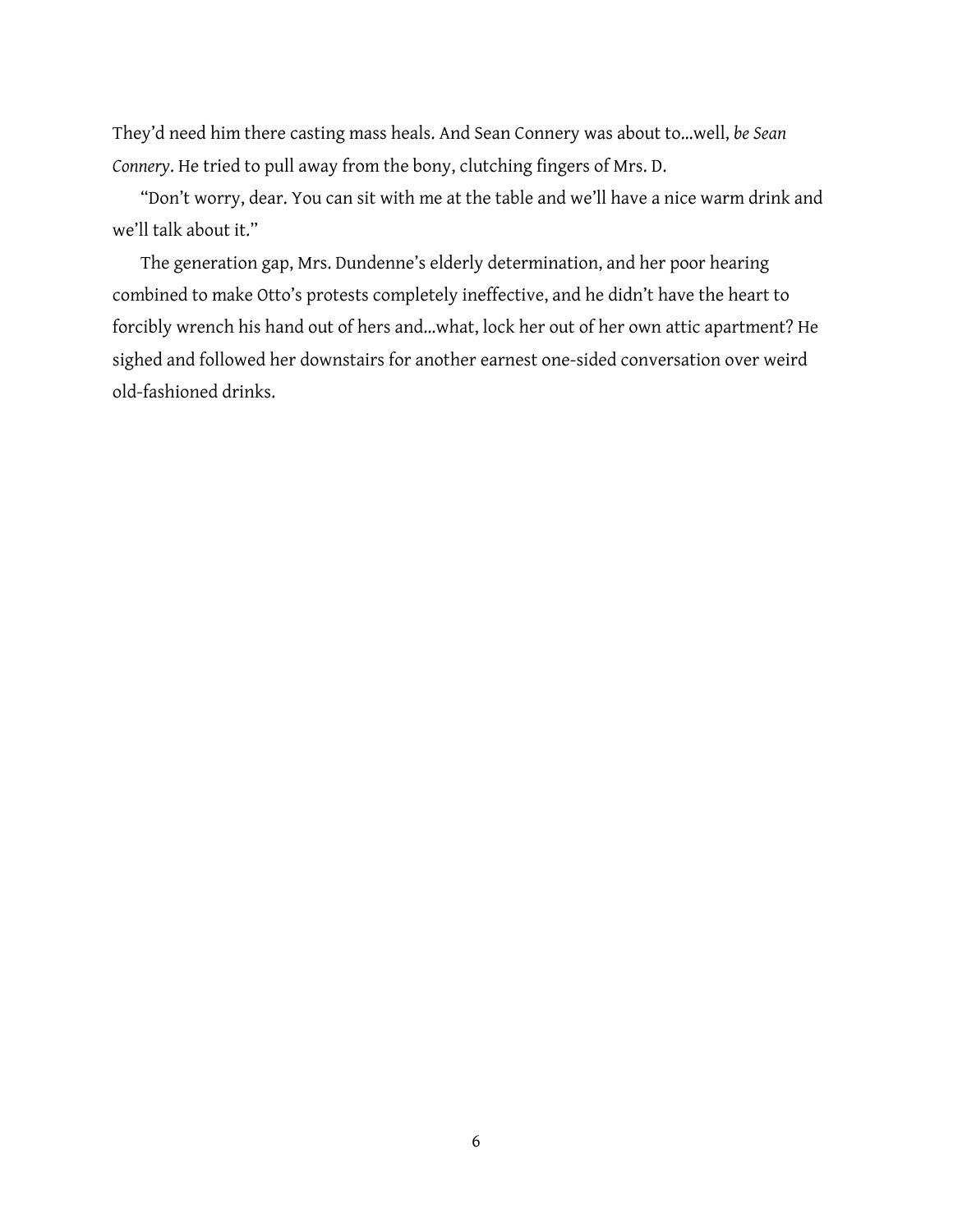#### **3. Painting in the Wee Hours**

It was 4:30 in the morning when Sushi started painting. Sometimes she painted this late because inspiration had struck, because she was in the zone, and it was better to paint than to sleep or eat or think. This night was different. She'd gained her second wind at 2:00 and lost it an hour later. She'd used up the last of her inspiration all the way back around midnight, with her boss's voice still echoing in her angry brain: "We'll need this simpler, Maria. Right to the point, smack Joe Schmoe right between the eyes," while the client nodded.

"It's pretty, but we're looking for something with a little more impact. Maybe if we just make the burger bigger and cut out the dancers in the background?"

And then Rose, that little bimbo-headed…bimbo, had chimed in, cooing poison.

"Yes, I really think the background is too busy. After all, people only see billboards for a few seconds. We all know you're a great artist, Maria, but maybe this isn't the place to show it off so much."

So she'd started nearly from scratch, again. Made the burger bigger, higher contrast, brighter colors, bigger words.

YUM YUM YUM it's a #\$@%\*N' BURGER, read one of her frustrated revisions around 1:30, and her roommate Summer had come home then and laughed a darkly cheerful laugh at the design and said something friendly and sarcastic about ad agencies, and Sushi had agreed and thought again about quitting the internship.

But she'd pulled herself together, even though she'd thrown sixty hours at it already just this week, because the deadline was three days ago and this had to be done and walking away from her first job would be résumé suicide.

By 4:20 the billboard design was dumbed down enough to make even the dullest shakesucking, phone-yapping driver unthinkingly crave a burger, and Sushi had saved it with a snarl of disgust and sent it with a polite one-line e-mail to her boss and their client, and found herself blinking at the computer screen, knowing she had to paint.

By then that sickening wee-hours feeling had settled into her gut, where you can't quite decide whether you should sleep or just push through, and she felt the quick stabs of panic at the thought of tomorrow, when she'd actually have to function like a grown-up again.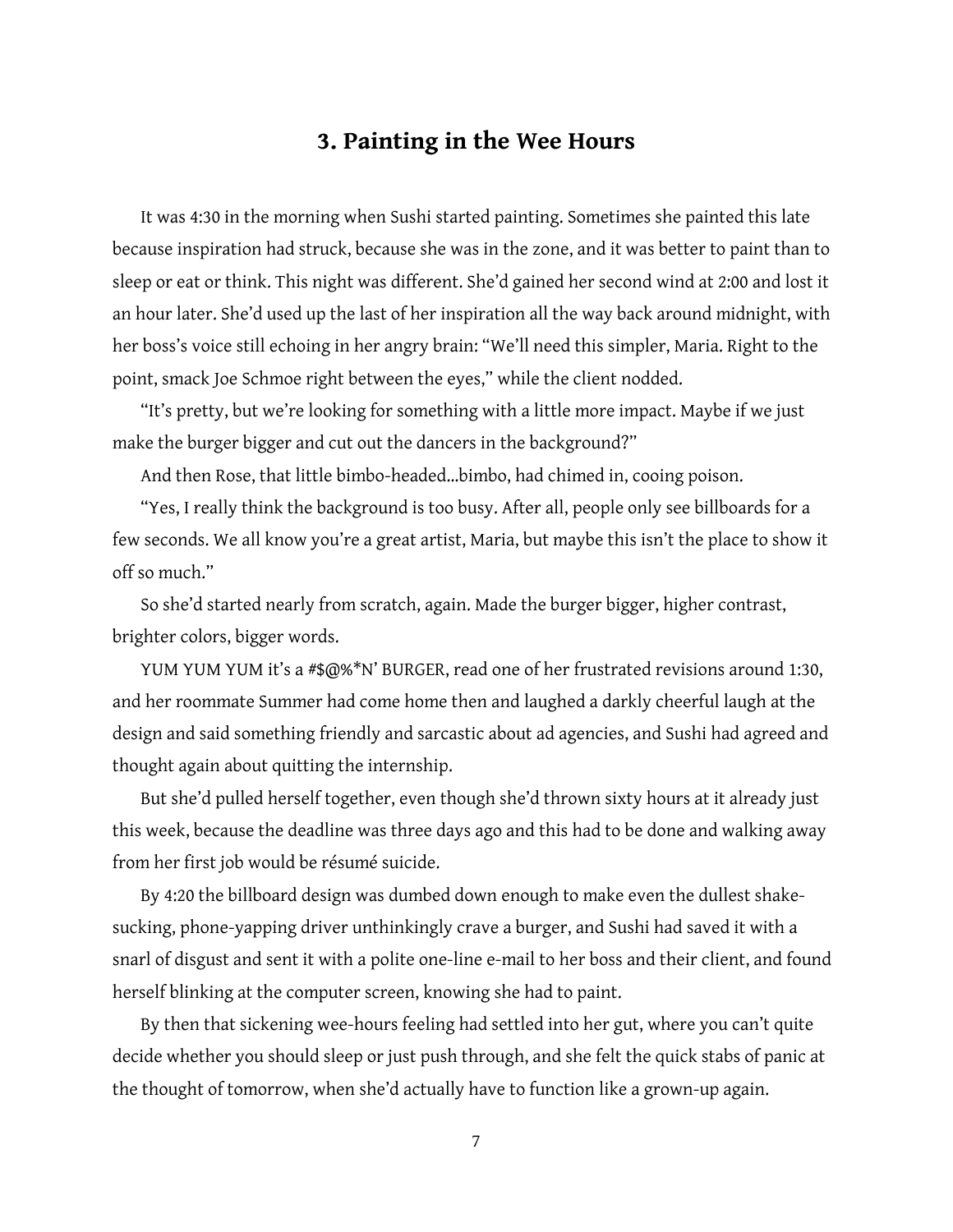Her painting felt like nothing to her at that moment, and it was terrible. For six months she'd been working on a series of dreamy landscapes to enter in the big competition at the Gallery At The End. They were life to her, better than chocolate and fast red convertibles and sun on naked skin.

In one a parade of elephants marched through a narrow dusty road while confused Arabs hung out of their windows and snatched their laughing children out of the way. Another looked like a brilliant lake high in the Alps, except what looked like a lake reflecting sky was really a huge hole in the landscape, with the distant mountains connected by a frail bridge of earth and dragons banking and swooping through the dizzying starlit gap. Her favorite so far was a painting of giant butterflies attacking a stampede of panicked rhinos, pummeling them with huge soft wings and carrying them off into the hazy sky.

Now she was finishing a painting of the inside of a clock tower, where a blind old man hammered at the elephant-sized cogs while one lazy apprentice gazed out over a moonlit cityscape and another hung from the highest gears like a monkey, making faces at scattering birds. She'd poured her heart into it, laughing at the mischievous little boysand delighting in the details of the tiny flashing bird wings, the domes of the city beyond, and the earnest focus of the old blind clockmaker.

Now, in the dullness of sleep-deprived night, it was just shapes and colors. She settled into work on one of the boring parts, the shadowy back corners where ropes and gears and bells loomed indistinctly, painting with grim determination because this was the only time left to her and the deadline was just days away.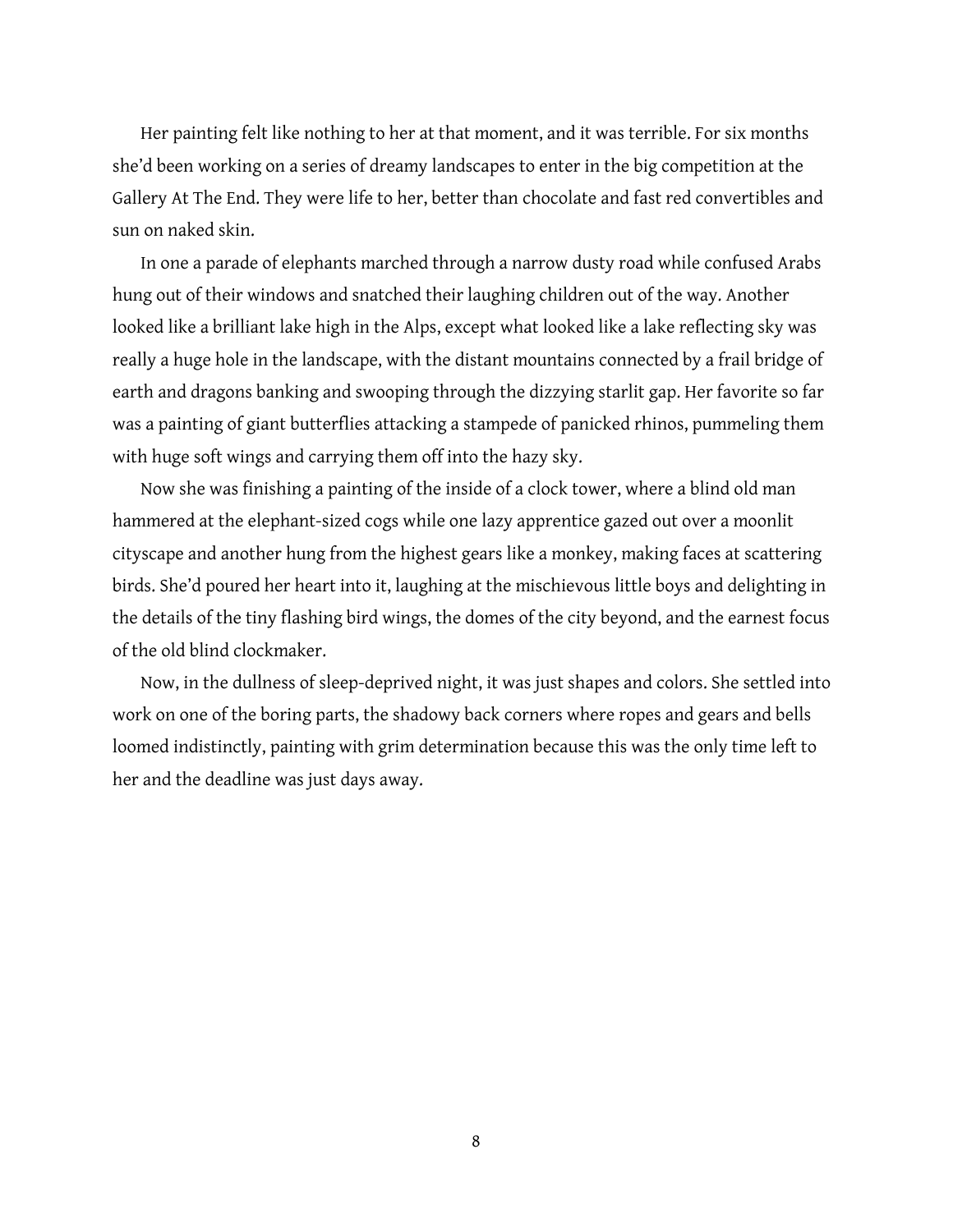## **4. Muffiny Dilemma**

Alex sighed as he unlocked the front door of CafeNow and ground his eyeballs into his skull. 4:45 in the morning, again. He fired up the CD player. As usual, the album they were making trendy that week was sophisticated but not snobby, calculatedly unusual, just accessible enough to let everyone feel like they were part of the elite that *understood* this sort of thing. Macchiato music.

He went through the opening routine like a golem—not automatic like a robot, not numb and clumsy like a zombie, just methodical, unstoppable, driven by the line of words in his head: *How would you like to be the new GM?*

Over and over he heard Steve, the guy from Corporate. He'd asked blandly, with a smile like he was doing Alex somesort of favor. *How would you like to be the new GM?* Up at ungodly hours every day and night. Responsible for everything in the store. Direct liaison with Corporate.

Alex fired up the espresso machine and brewed himself a double shot, swallowed it in one scalding, bitter gulp, and made a face. Screw coffee. He didn't even like coffee. Bitter liquid energy, nothing more. *How would you like to be the new GM?*

He began assembling product: muffins and scones, cups and lids, trendy CDs, coffee journals, coffee mints, coffee bars for the coffee-holic on the go, flavored coffee stir-sticks. Alex laughed a dark laugh, green eyes flashing as he arranged the coffee mints. It would be a very secure job, great benefits, big bonuses if he could keep the store running well, which he could. Minimum one-year commitment, of course, after all the special training they'd give him, but in this economy that's practically a benefit, Steve had pointed out like a salesman.

Right. Job security. After all, who needs a life when you've got money, health insurance, and career potential? He wondered how many people had started their careers accidentally, like this, meaning to do something great and then tripping over a great benefits package.

He opened the refrigerator for some soy milk, and paused at the sight of an untidy little cling-wrapped bundle of muffins and—squash? He laughed softly as he lifted the note beside the bundle, written in his friend Summer's rebellious scrawl.

*Dear Alex,*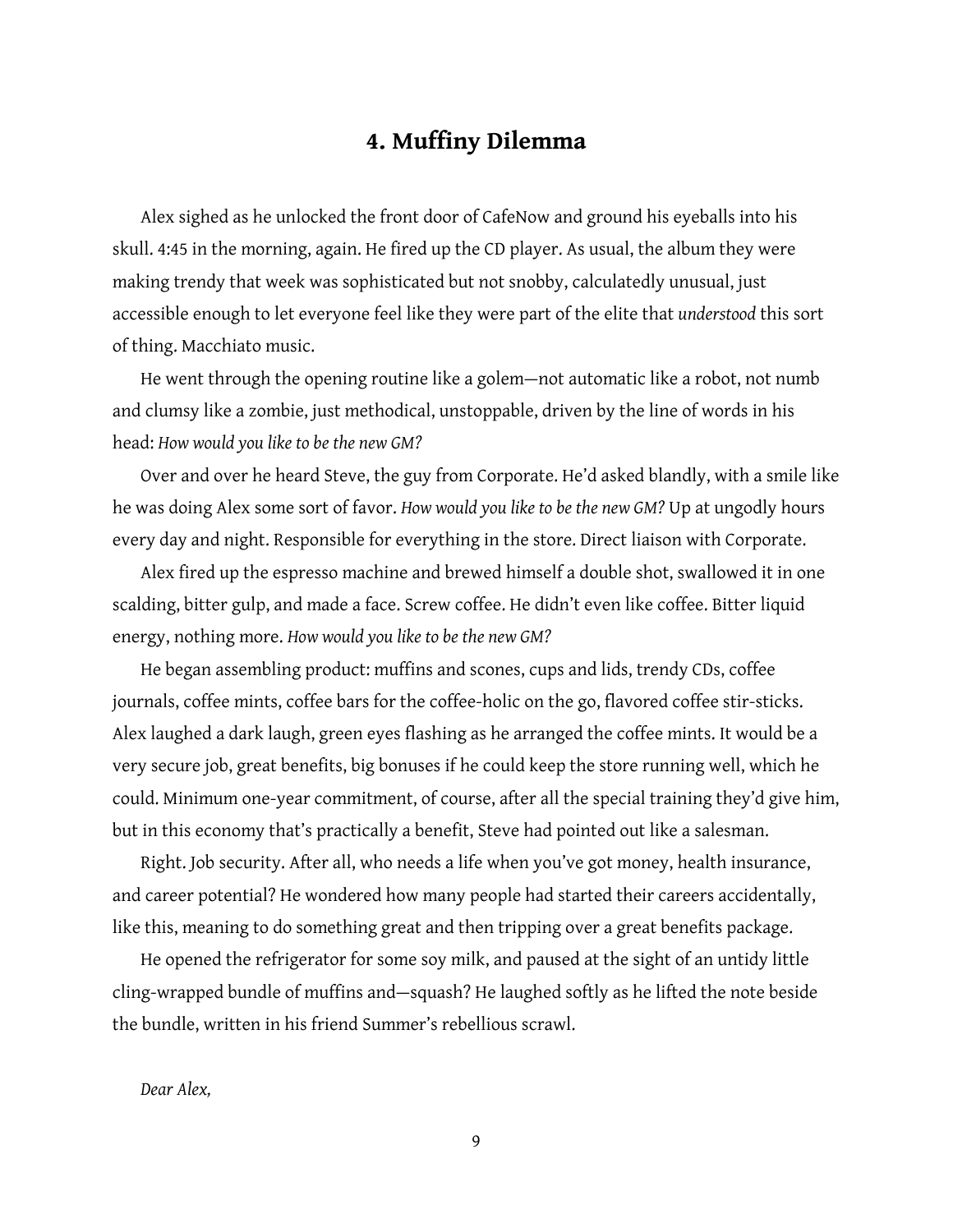*Please please please don't move these. The squashesare from Mrs. Gaptine'sgarden, totallyorganic homegrown deliciousness,and the muffinsare her secret 12-grain recipe. Our customers will eat them up. —*Herethere wasa tiny sketch ofa monster chomping muffins*.—Iknow it's* technically *against* the rules, but you know they'll catch on and make us money, and you'll be the best person ever in the *world.*

*Peaceand sparkles, Summer*

He laughed again, somewhat despairingly, ran a hand through his soft brown hair, and sighed. All this, and then there was the problem of Summer.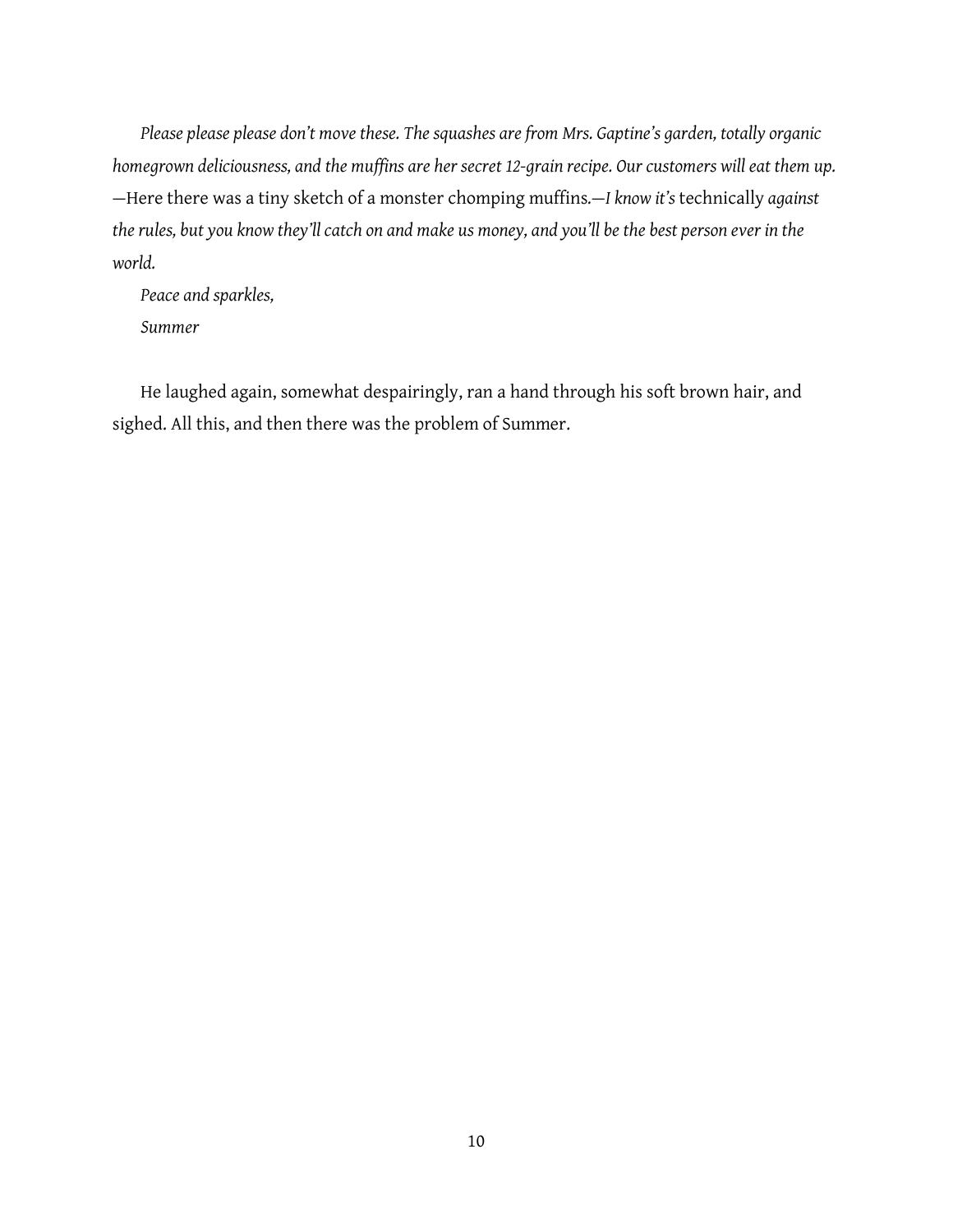# **5. Elves and Mushrooms**

The cool morning air swirled around Summer as she knelt in the dirt, releasing handfuls of bait shop earthworms into the wild. Matty, a little girl in green overalls, helped enthusiastically. Matty's older brother, Simon, watched with the solemn caution of a bookish seven-year-old.

"Fly, little worms!" cried Summer. "I mean—burrow! Let the earth be enriched by your castings. Enjoy our yummy dirt. Avoid the early birds."

"Don't get eated, worms!" Matty shouted at them through cupped hands.

They were in a vacant lot in downtown Thornfield, Minnesota, surrounded by the relatively short, friendly office buildings that marked the town's skyline, such as it was, against a background of beautiful gray clouds. Curvy paths made of broken bricks wove through invitingly untidy explosions of plant matter. Herbs, flowers, and vegetables were mingled together with an artful sort of carelessness. In one corner, some enterprising children had built flower beds out of old rocks and, in one case, a fence of half-buried bottles.<br>A hand-made sign read: Elves and Mushrooms Community Garden. They had let little Ellie

Gutierrez name the garden, because it was her birthday when they made the sign.

"Hey there, kids!" called an old man's voice.

"Morning, Mr. Jack," Summer called back, then turned around. Mr. Jack was a skinny old man, with skin the color and texture of old leather, a cap, a cane, and suspenders.

"Hi Mr. Jack!" shouted Matty. Simon waved silently, his big eyes fastened on the old man.

"We got worms!" The little girl waved a handful to demonstrate. A couple worms fell onto Summer's dreadlocked blond hair. Summer laughed and began fishing them out.

"Oh, my!" exclaimed Mr. Jack, very impressed. "What are they for?"

"Earthworms are important for the ecosystem," explained Simon seriously. "They can add nutrients and help plants grow better and their tunnels help break up all the dirt. That's what my book said."

Summer nodded.

"It's true. He was showing me yesterday. We decided we'd better add some earthworms to our garden."

11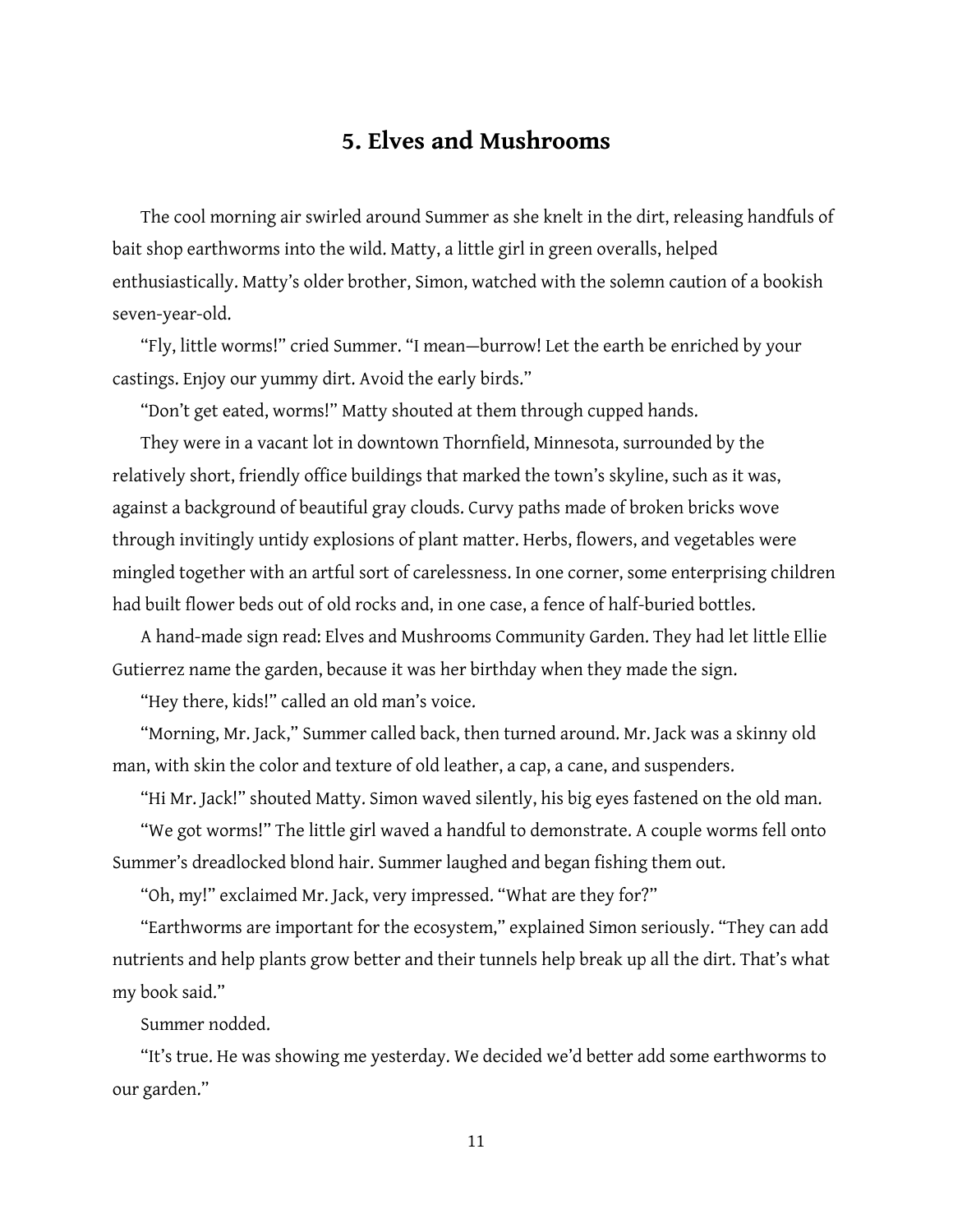"Grow, flowers! Grow! Grow!" chanted Matty, running in circles among the plants.

"The zucchini are getting ripe, if you want any," Summer offered.

"I suppose I could use a couple," said Mr. Jack. "My Martha makes the most delicious vegetable soup you ever had."

Soon Mr. Jack had moved on, Matty was hopping down the path like a frog, and Simon had settled himself under a little lemon tree with his bug book. Summer gave a contented sigh. Her pocket buzzed. She rolled her eyes and flipped open her phone.

"Blast!"

She turned to Simon.

"Simon, do you know where your mom is?"

"She was going to visit Mrs. Martinez, I think."

"Let's go find her, ok? I need to be at work in fifteen minutes."

"Ok." He folded up his book and climbed out from under the tree.

"Matty, we have to go find Mommy, ok?"

"But Iwant to look at the bugs!"

"You can do that later. We have to go." She grabbed Matty's grubby hand, which tried to pull away. "Now," she added, more harshly than she'd meant to. Matty started wailing. Summer sighed and towed the bawling girl along the path as Simon trundled behind them, reading as he walked. Summer rummaged frantically in her backpack and wrestled her regulation coffee shop visor over and around her tumultuous hair one-handed.

"Do you have a job yet, Simon?" she asked.

"I'm seven."

"Lucky," muttered Summer.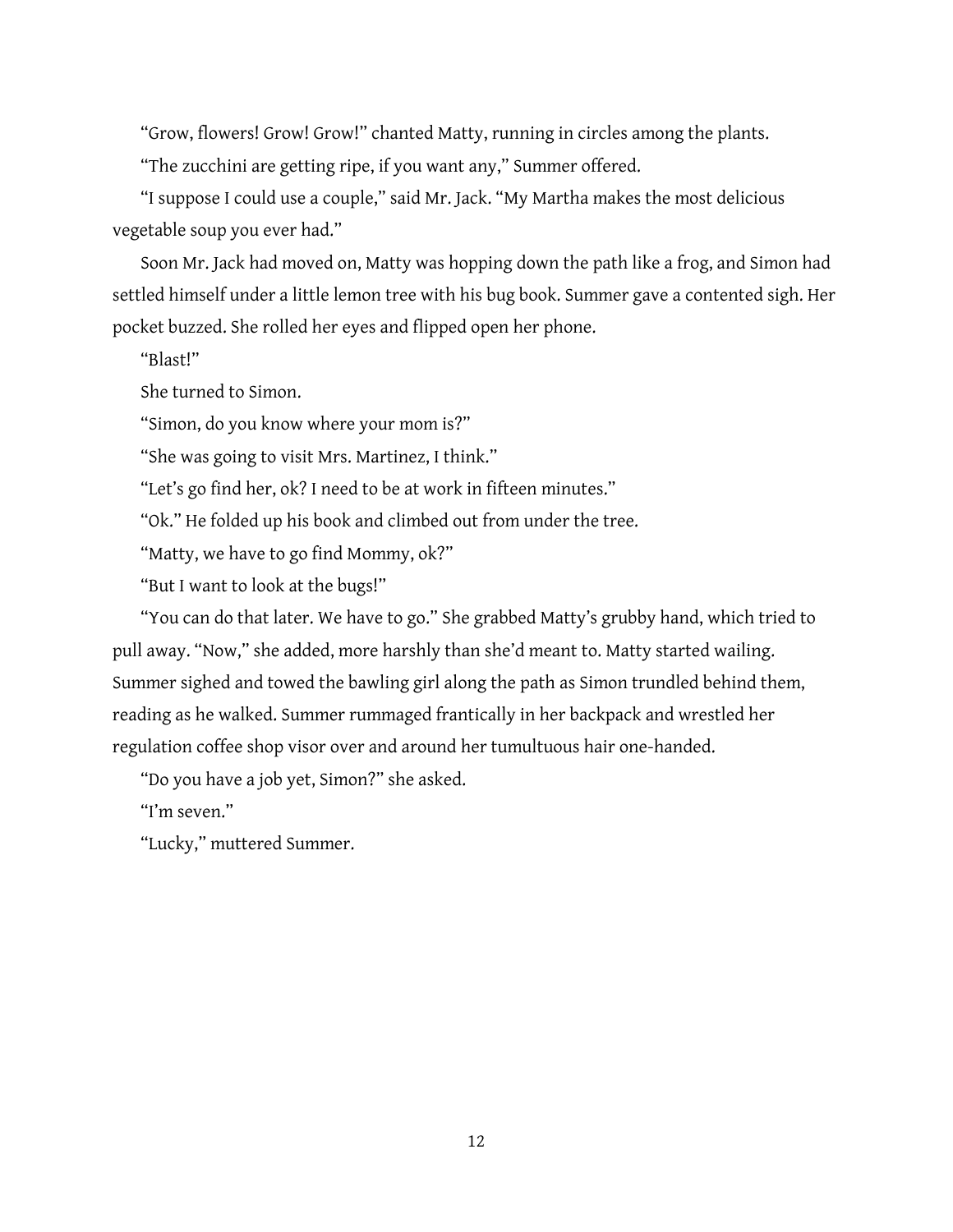#### **6. Promotion**

Sushi's alarm rang at 7:50. She'd slept 78 minutes.

She swore.

She rolled over, fumbled around for the clock, then realized she'd put it across the room before bed so she couldn't snooze it, because this was 10 minutes before she had to be at work. She got up, pulled on some clothes, brushed her hair, grabbed a cookie, and ran out the door still buttoning up her shirt with the cookie clamped between her lips.<br>A short, brisk walk later she was in the office. As she reached her half-cubicle, Rose, the

other intern, brushed past her with a smirk and a self-important flip of her perfect hair. Rose's desk was empty.

"You're late, Maria," said the boss, by way of greeting.

*Bite me.*

Sushi held back her temper with some effort and instead asked, "Did you get the new design?"

The boss sighed.

"Yeah, about that."

"What?" She couldn't stop a swirl of swearing from running through her head.

"Look, it's just not working. The client's decided to go in a different direction."

"Again?"

Warning look from the boss. She was too tired to care.<br>"I'm putting Rose in charge of the project. You'll be answering to her from here out."

"Wait, but she's just—"

It started to fall together. The empty desk. The smirk.

"You didn't..." She started swearing again in her head, more intentionally this time.

"She's been given the permanent position. We'll be happy to renew your internship again so you can be in consideration for the next round of hiring."

"Another year? But you said I'd—"

"You've got potential, Maria. If you can just learn to reign yourself in a little, maybe it'll go better for you next time."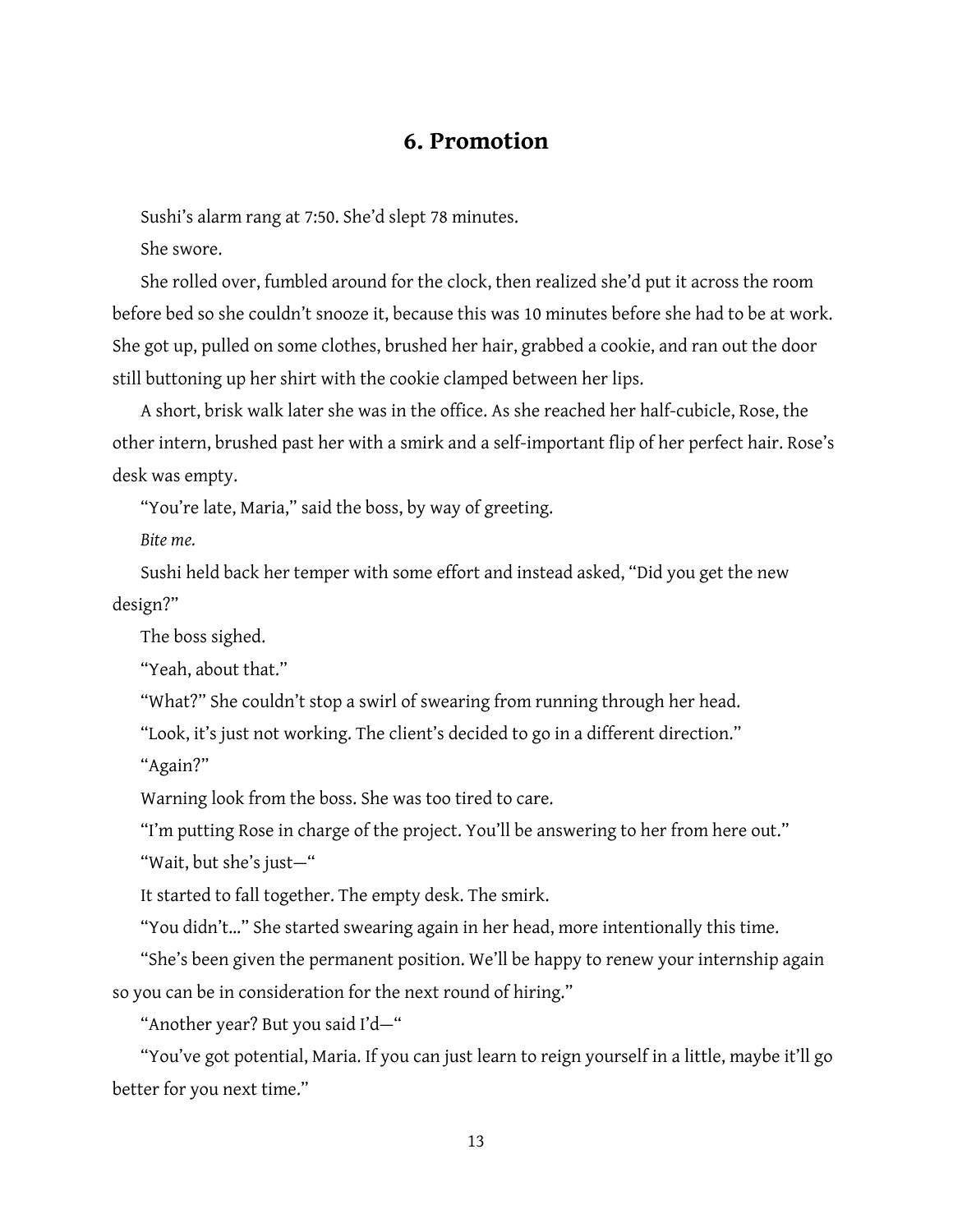"But I've been here more than two years already! You can't-"

"I'm sorry, Maria. Just stay at it. We're not firing you."

He changed tone, now that that was settled.

"I'll have Rose send you the next round of mock-ups once she's talked it through with the client."

" $No."$ 

"What?"

"I quit." She started gearing up for a rant, then shrugged. They could figure out why. They'd have time to regret it when they figured out how much of the real work Rose did. "Good luck with Rose. I'm sure you'll all be watching her career with great interest. Lots of assets there. Hope she learns some design skills on the way."

"Maria–"

She glanced back, following the boss's warning gaze. Rose was standing behind her, turning pink. Sushi let a sarcastic smile spread across her face as she looked Rose's perfect body up and down with a long, luxuriant gaze.

"Looks like you've got everything it takes to get ahead in the business world, babe."

Rose's eyes hardened.

"Wow, talent and people skills," she retorted. "No wonder you've gotten where you are so quickly." Rose smiled, not sweetly. "It's ok. Maybe I'll give you a call if I find a project you can't screw up too badly. Some of us need all the help we can get."

"Yet, sadly," replied Sushi evenly, "some of us don't get all the help we need. Professionally, if you know what I mean."

"Ok, ladies," broke in the boss. "Maria, maybe if you just-"

Shecut him off with a fierce gesture.

"Not interested."

Sushi whirled toward the door.

"And my name is Sushi," she snapped as she walked out.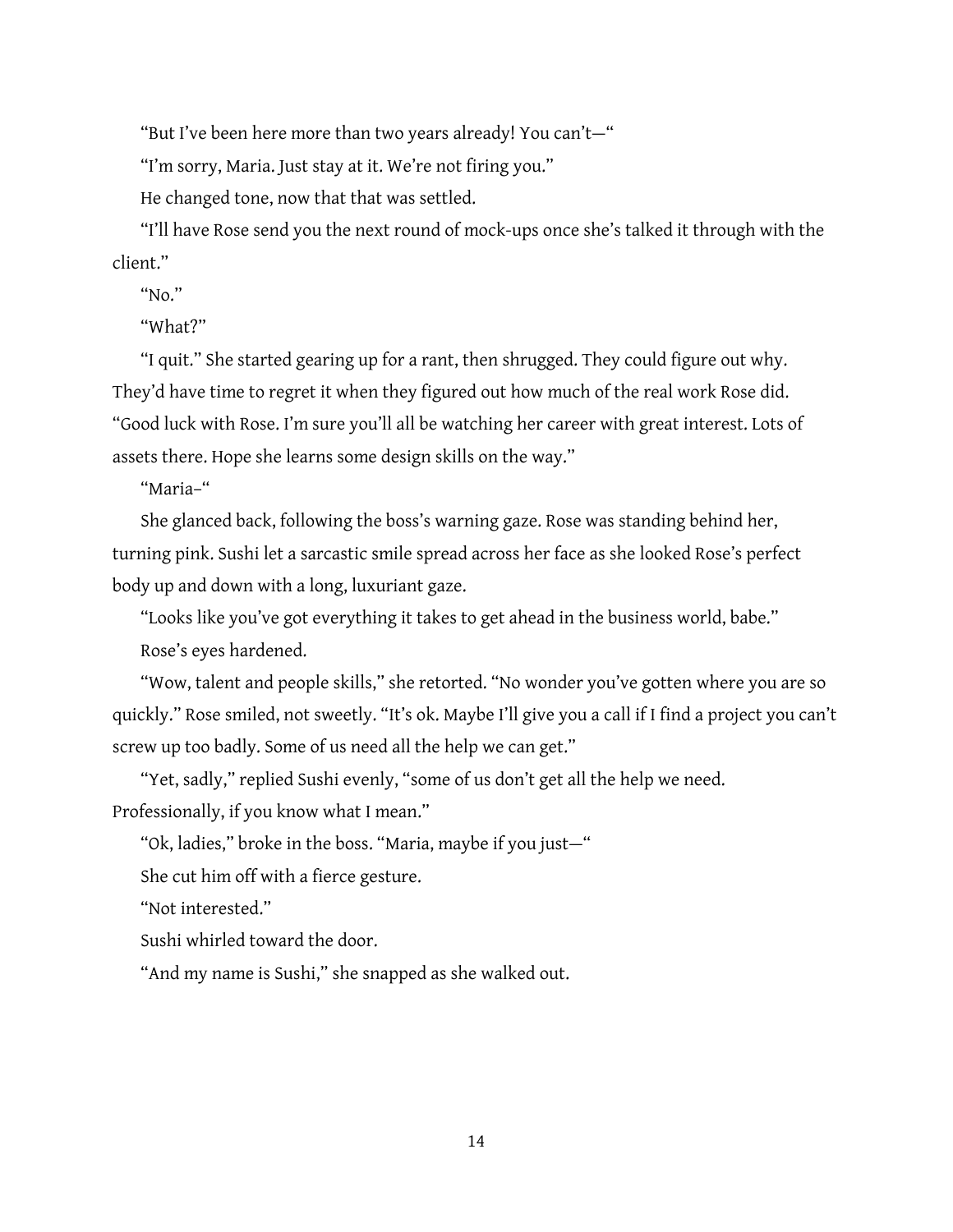## **7. Brilliant**

Zen was on the roof, deep in his colorful hammock, with a travel mug of limeade in a hanging drink holder he'd rigged up, writing on a lap desk undera dramatic cloudy sky. He'd already done some serious writing that morning: an article interpreting the latest fad vampire novelsasa sort of capitalist manifesto;a book review ofa recent literary novel, *The Pendulum's Dilemma*; a third revision of his short story about a man who forgets how to read; and a few recipes for a cookbook he was starting to assemble. His three query letters for the day sat on the rooftop under a brick, ready to be mailed.

Now he climbed out, ruffled his pale blond hair in an absentminded way, and started pacing the roof, mumbling to himself, trying to figure out a concept that had been yanking at his innards for weeks now. He clattered down the fire escape and wandered out to go see Summer and Sushi.

A few burly guys in black t-shirts were moving books and boxes and cushions out of the building, leaving them in a big pile on the sidewalk. Zen waved vaguely as he drifted by.

"What's going on?"

"Guys in 3A got evicted."

"Oh, interesting, interesting. Say hi to them for me."

Three blocks down the street, he rang the doorbell for Sushi and Summer's apartment. Sushi slammed the door open.

"What?"

"Hey, you have any of that good pondering tea left? Put some on. There's ponderings afoot."

"Not now, Zen." She was already back at her easel, painting furiously.

"Cool, cool." He trundled into the kitchen, preoccupied with his thinking, and started making the tea. From the next room Sushi yelled at him.

"Go home!"

"Sure. Here's the thing. Why do we have jobs? Anyone, I mean? We complain about them so much. What do they even do?"

"Damned if I know. I say we just torch the place and go home."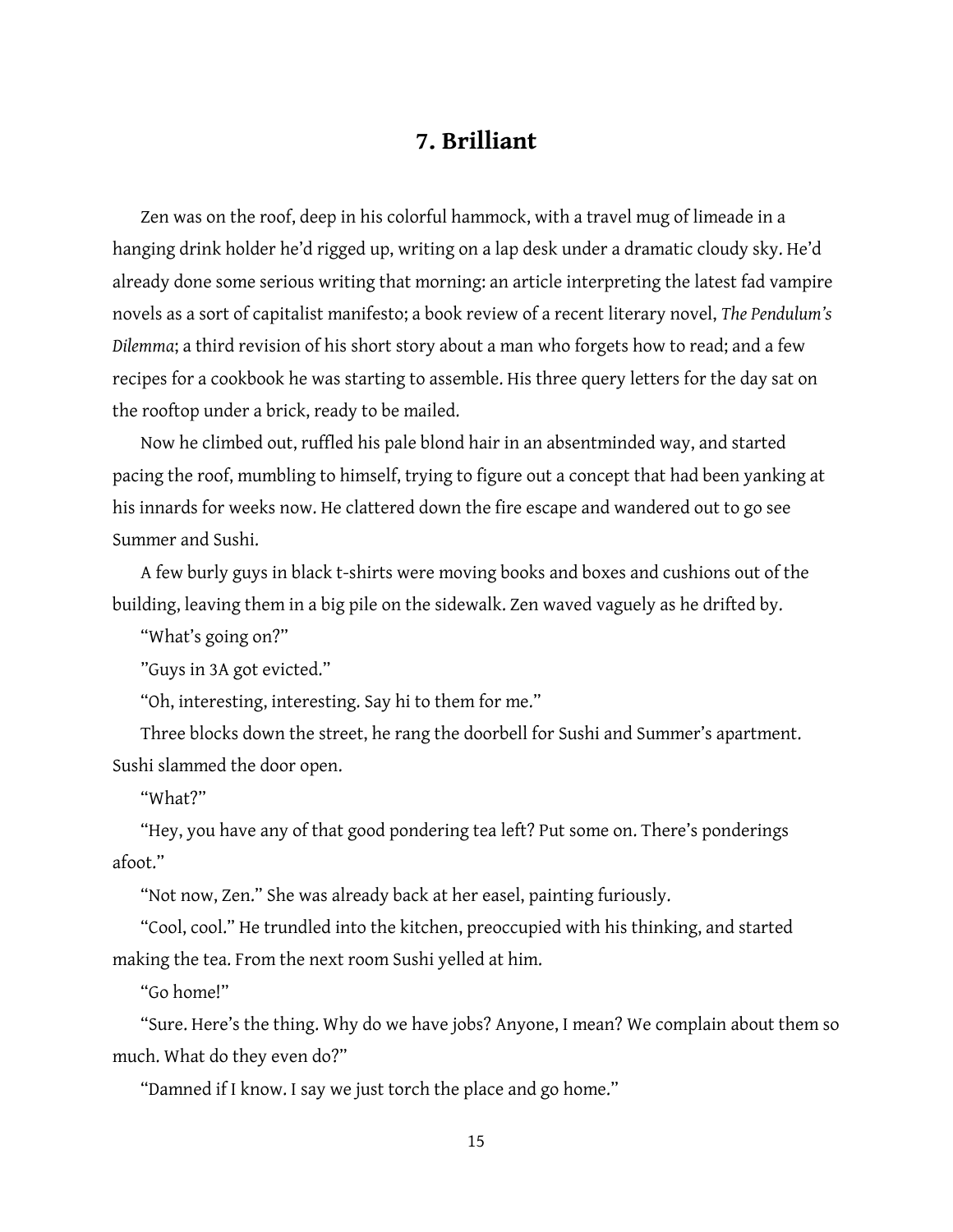"You ask anyone why they work if they hate their job so much, and they'll say they need the money, right?"

Sushi kept painting like she was hoping Zen would disappear if she ignored him. Zen continued.

"But all you get for the money is stuff. What if you could get the stuff without the money?" "That's burglary. Hard jail time."

"No, if you just had fun making whatever you like making, and you traded it with people who wanted it."

"That's a medieval peasant system of barter. Plague. And overlords."

"What about living together with the other people and working together to make the stuff, everybody does the part they want?"

"Hippie commune. Funny-smelling deadbeats. And possibly plague again."

"Ooh, and sitars! I love sitars!" Zen strummed a huge air-sitar. "Brauunnmm." He flopped onto the ground, cross-legged, and took a thoughtful sip of his tea. "What if we made it deadbeat-free?"

"Pfff. With hippies? Good luck."

"Not with hippies. With us. We figure out crazy brilliant ways to have fun and make stuff we need, or money, or whatever. We could pull it off. Look, what are we all busting our butts at work for? Retirement? Why not just have the fun now?"

"Hmph." Zen could tell Sushi was growing interested despite herself. "What kind of fun?"

"All the stuff nobody does because they have to be back at work by Monday, or they're too tired from all the meetings and paperworks, or too nervous because they'd get fired."

"Or because their unprintable bosses are soul-sucking bastards who can't recognize real talent with two hands and a flashlight, especially when those hands are busy ogling—" She whacked paint at the canvas. "-blond-" Whack! "-wench-" Whack! "-interns!"

Zen was slightly taken aback.

"Yeah. Or that."

"Ok." Sushi stepped back, suddenly calmer. "Let's do it."

"What?"

"Do it. Make a commune. That's the thing, right? Everybody's always talking about how awesome it would be to do something awesome. Do it. I'm in. Let's go."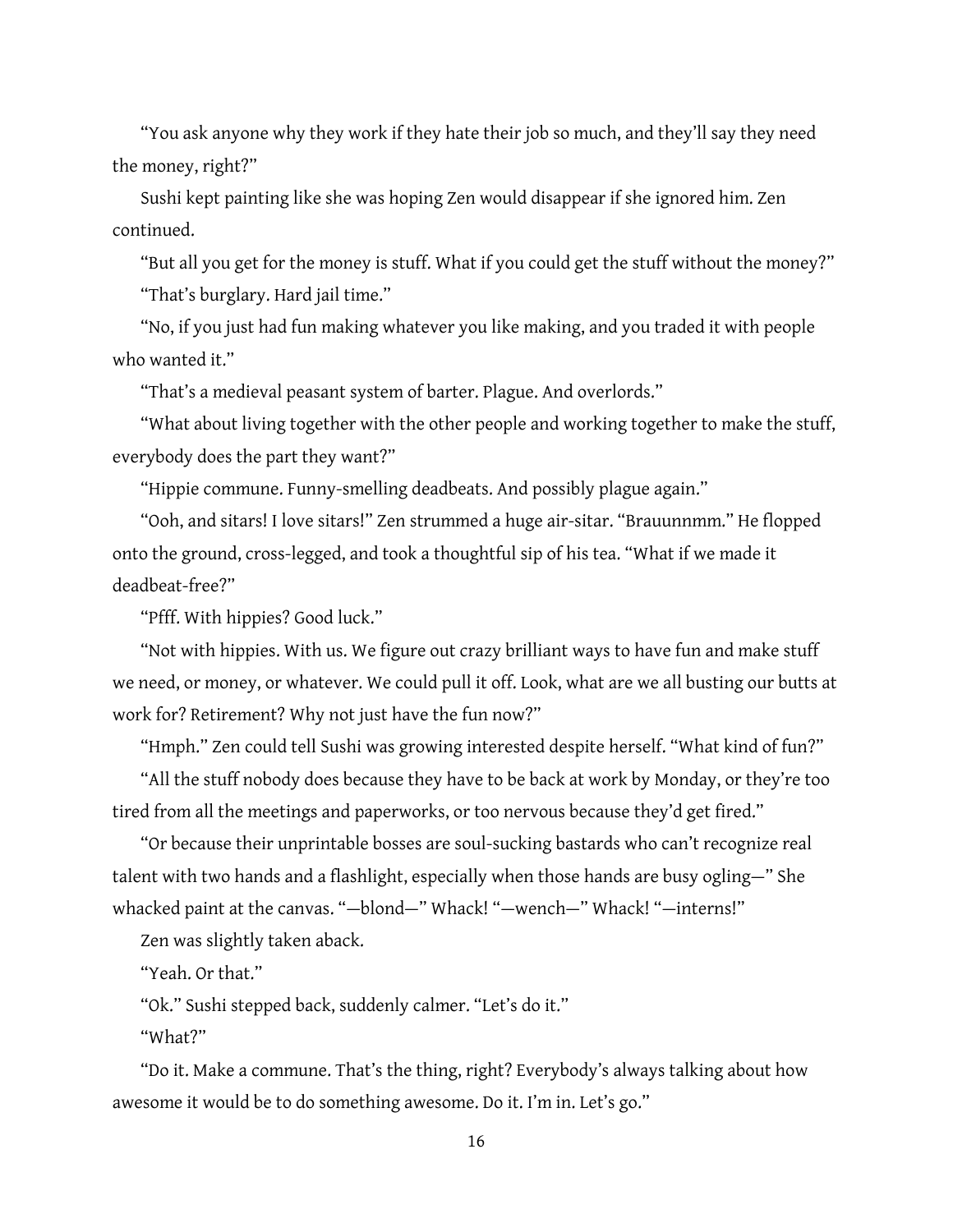"Huh." Zen took a long sip of tea, pondering this. "We'd have to get the others in on it." "Summer's in. She's always trying to do this kind of thing."

"Dude! We should get Otto, too. He could be our official technomage!"

"What about Alex?" asked Sushi.

"Harder. He's all...responsible. We'd have to find something that would really shake up-Wait a minute."

"What?"

Zen grinned and finished his tea in a great gulp.

"3A is us. Brilliant!" He turned to Sushi. "By the way, would you mind helping me move some things? I think it's starting to rain."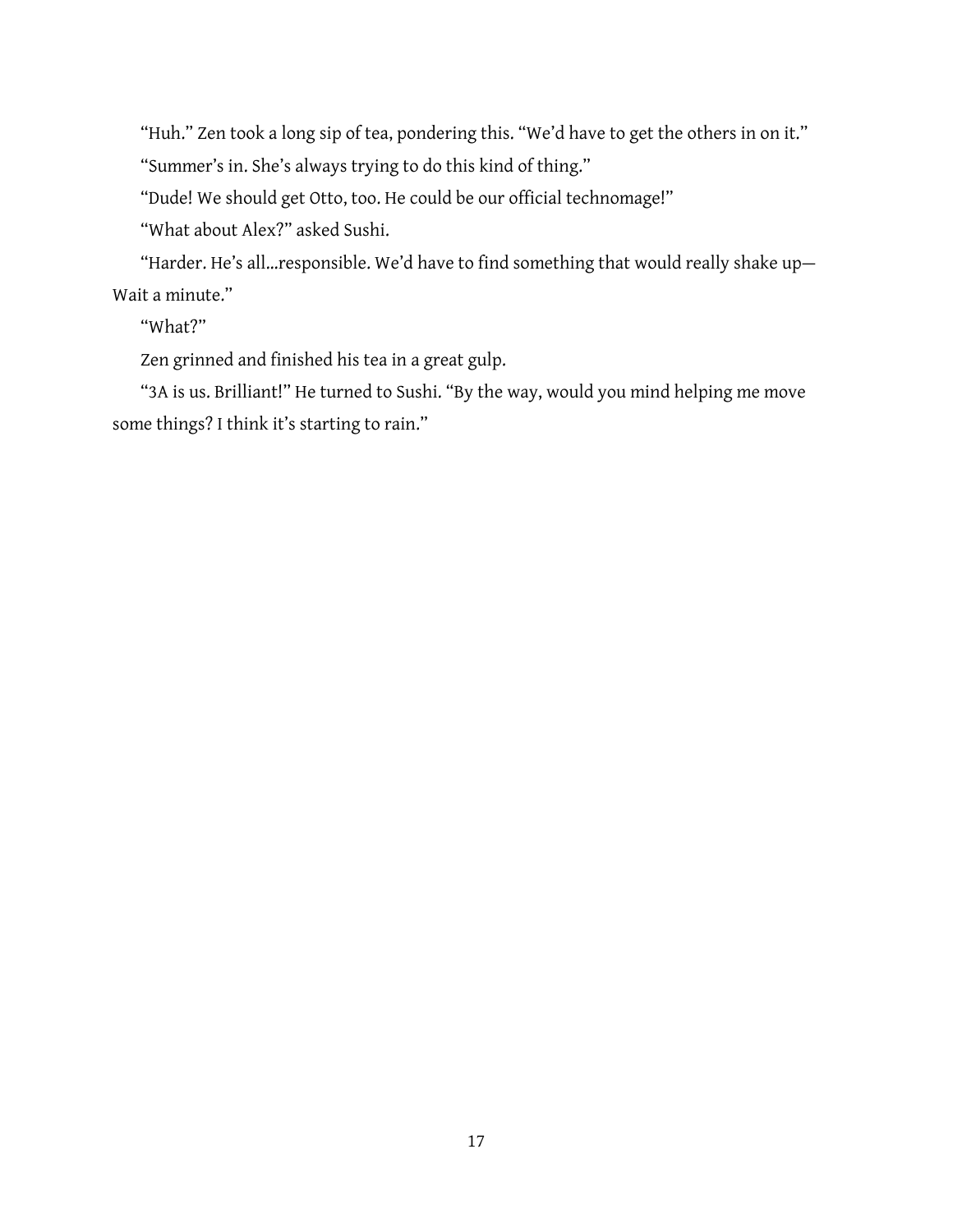## **8. Advancement**

Alex leaned against the wall, despite his better judgment. Steve walked into the back room. "Professional bearing, Alex," Steve reminded him.

"Sorry." Alex straightened up and tried to look…busier.

"Have to set a good example for the underlings," laughed Steve in a corporate attempt at camaraderie.

Summer exploded into the back room, a tangle of backpack and visor and blushing apologies. Steve eloquently raised his eyebrows.

"I'll—" Summer hesitated, stowed her backpack under thecoat hooks. "Go wipethetables? Sorry to interrupt."

She brushed past them to go out behind the counter. Steve spoke up.

"Time card?"

"Oh, right. Sorry." Summer turned back to punch in, avoiding his eye. She flashed a pleading glanceat Alex as she went back out. Hereturned it, sympathetic but pained. *What can I do?*

"She may have to go," observed Steve once Summer was out of earshot.

"Nah, she's all right most of the time."

"Seriously? I mean, did you see her there?"

Steve laughed, and the disrespect in his tone annoyed Alex.

"What? Late? That happens to all of us sometimes. No big deal."

"Not you. See, what I like about you is that you really understand what it takes to run a successful business." Steve's attempt at flattery was jarring, too transparent.

"I guess. But Summer's a good worker. She cares about people."

"Right."

"I'm serious. She's made friends with practically every customer who comes in during her shifts. She generates incredible brand loyalty."

Putting it in those terms made Alex feel a little dirty, as if the real point of good relationships was to generate businessand not the other way around. But he had to use whatever was most likely to get through to Steve. One glance at his boss's sympathetic grimace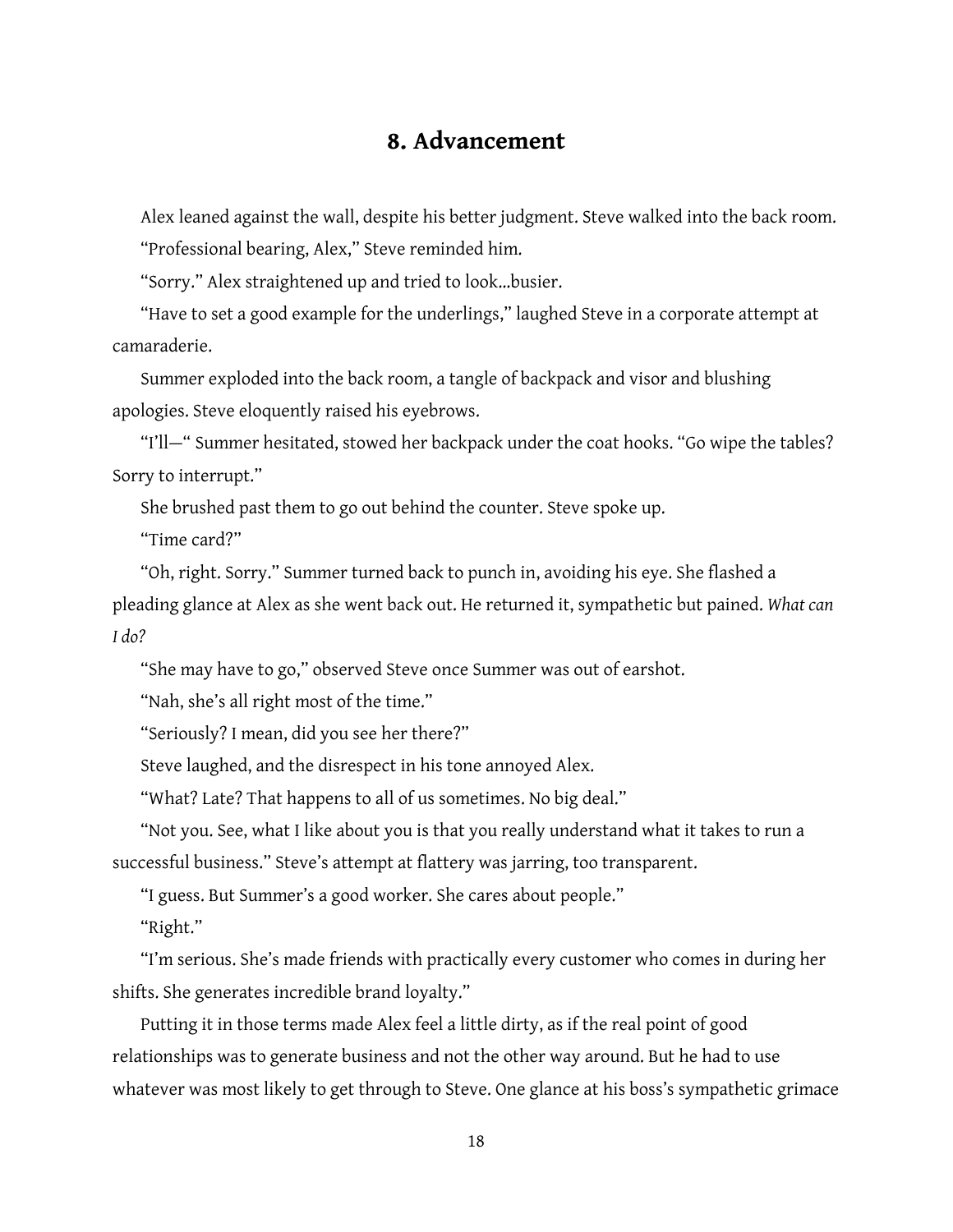showed him it hadn't worked, though.

"Look, I know she's your friend, Alex, but she's got to go."

"No, it's cool, man. I'll work with her. You know, give her a warning, make sure she straightens up. I've handled this sort of thing before."

"We've tried that already. She's just not working out."

"Steve, I can—"

"Sorry, Alex. If you're going to advance here, you need to show me you can put the store first. I'm telling you, as your boss. You need to fire Summer."

"Really? Just like that?"

"She had her chance."

Alex felt himself getting angry.

"Don't give me that, Steve. You can test me all you want, but don't bring a perfectly good worker's job into this."

Steve sighed.

"I've already made my assessment of her. She is going to lose her job, Alex. The only real question here is how much you care about yours."

"I see."

"It's not so bad after you get used to it. Firing people is just one of the necessities of the job. You'll understand once you've been in higher management for a while."

"How did you get into this line of work, Steve? Is it what you planned for in college?" Steve laughed.

"No, I studied to be an architect, if you can believe it. Guess I was just in the right place at the right time. Corporate kept moving me up in the ranks, salary, benefits, the whole thing, and I certainly wasn't going to turn down a living like that. Pretty much the same as you, really."

"Wrong," said Alex. Steve glanced up, uncomprehending.

"What?"

"You're wrong. I'm giving my two weeks' notice."

"Over Summer? Alex, she's already gone."

Alex shrugged. Steve smiled his broad, ingratiating smile.

"Ok, you know what? Don't even worry about her. I'll take care of that myself."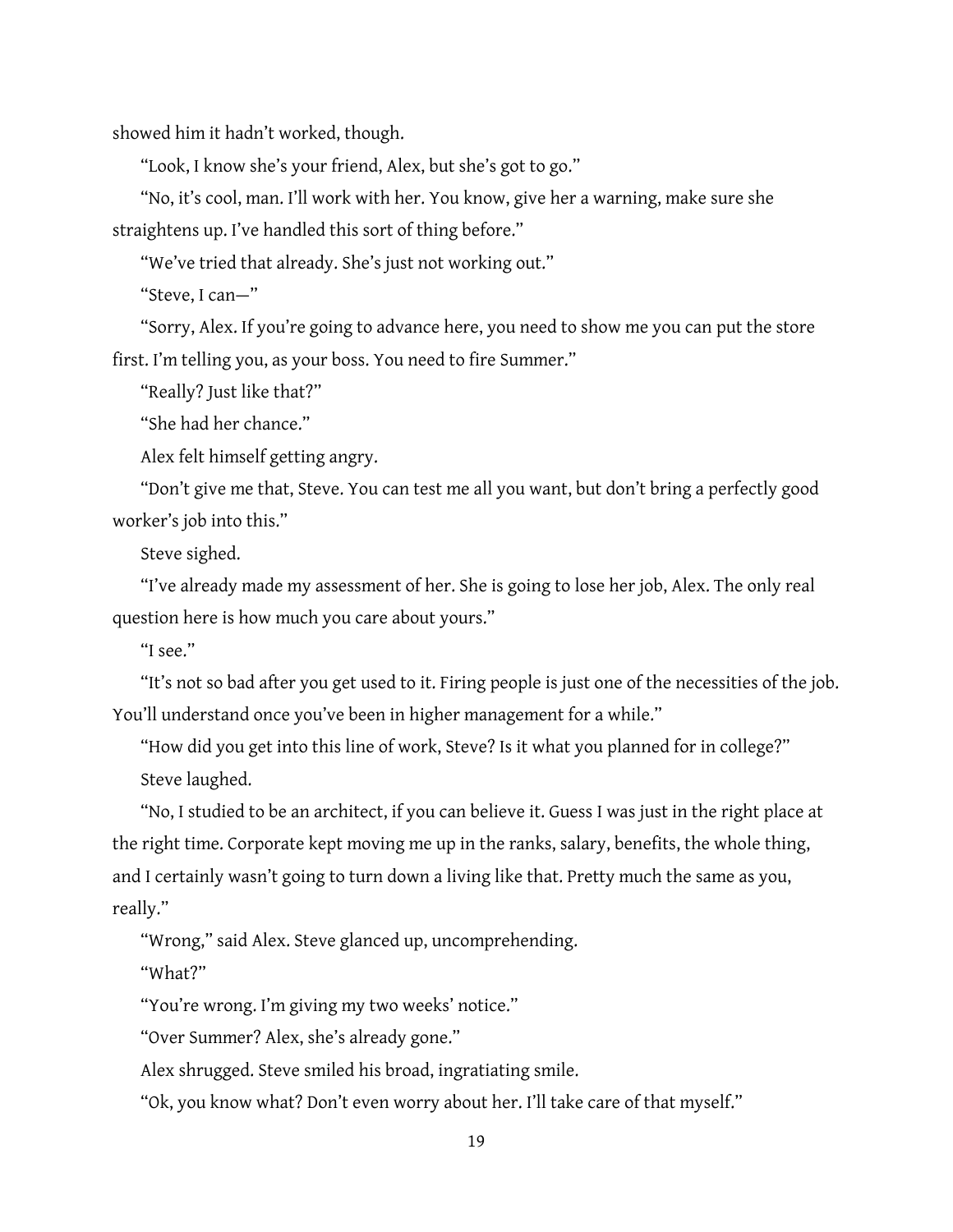"No, Steve. Sorry. I'm…going to head out. Mandy's got this shift under control."

Alex hung up his apron and found Summer wiping tables furiously.

"They're going to fire you," he said. "Just thought you should know."

Summer looked up sharply.

"What?"

"Sorry." He held her eye for a long moment, then smiled sadly. "It's ok. You don't deserve them."

Alex walked out into a light drizzle, and laughed.

When he arrived at home he found a buzz of activity, with Zen and Sushi and several neighbors carting books and electronics off the sidewalk, and covering a huge tumbled pile with tarps, garbage bags, and Zen's hammocks. Zen and Sushi were each hauling one end of a big trunk.

He grabbed Zen by the shoulder.

"What's going on?"

Zen laughed a trifle nervously.

"We got evicted. Destruction of property, apparently. I'm not sure what he's talking about." Sushi broke in.

"Maybe your hammocks bolted all over the walls? And the fire pit in the living room?"

"That was solid brick!" Zen protested. "And Alex made it all...smart. It didn't even get hot on the outsides."

"Yeah," Sushi shot back, "And I bet it did wonders for the hardwood floors."

Alex just stared at the pile of all their earthly belongings, then laughed darkly and spread his arms wide.

"It's a brand new day, gentlemen," he announced in an odd voice.

"And ladies," Sushi corrected him.

"And ladies," agreed Alex with a curious, almost sinister smile. "Tickled Pig, anyone? Drinks are on me."

And he stalked off into the rain.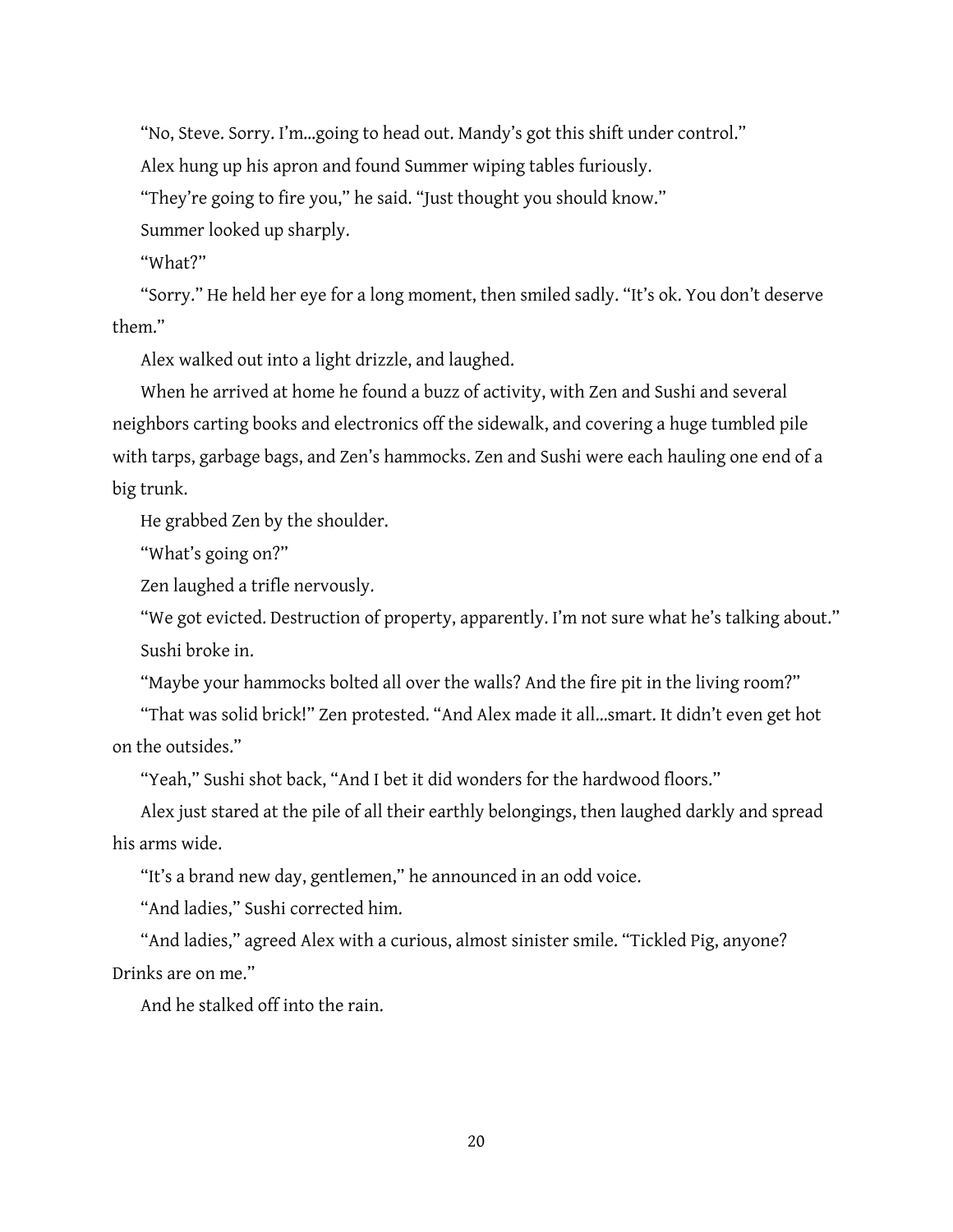## **9. Overload**

"Eat implosion, hellish wriggly thing!" cried Otto over his headset. The monster reared up, unleashing an aggressive new wave of attacks as its damage level grew critical. Otto's fingers flew over the keyboard as he shouted at his guild-mates to-

Everything went black.

"Hab SoSlI' Quch!" he bellowed. Sometimes only Klingon could express thefull depth of his emotions. He lumbered to his feet and struggled down the tiny stairway to the ground floor. Cloudy sunlight glimmered through the windows, making him realize suddenly how bleary and generally crusted he felt.

"Frikkin' sunlight," he muttered. The heavy old-fashioned curtains were the one thing that made his room livable.

Mrs. Dundenne was in the kitchen, nervously puttering with an unresponsive toaster oven. Otto popped his head through the door.

"Everything OK, Mrs. D?"

"Oh, Otto! I'm so glad you're here," she quavered. "Something seems to have gone wrong."

"Don't worry, Mrs. D," he replied wearily. "It's just the fuse again. Remember? This happened two days ago, too."

"Oh dear. Well—" She hesitated, struggling fora solution. "Can I make you some dandelion tea and we'll sit and wait for the lights to come back on?"

"No need for that!" cried Otto, jerking back involuntarily. "I mean—We just need to replace the fuse. Fuses. Lots of them again, I bet." Whoever had done the wiring in this house apparently had no real understanding of electricity. Or safety. Although to be fair that had probably been back in the time of Lincoln.

Otto fumbled in the upper cabinet for a box of fuses. It was a good thing Mrs. Dundenne was a hoarder, he reflected. He wasn't sure if they even made this kind of fuse any more.

"You know," he ventured, "you should really get the wiring in this house checked out. I'm pretty sure it isn't safe. At all."

The elderly lady reached up and patted him on the shoulder, as if comforting a child. "Don't you worry your head about such things, Otto. They'll have the power back on in no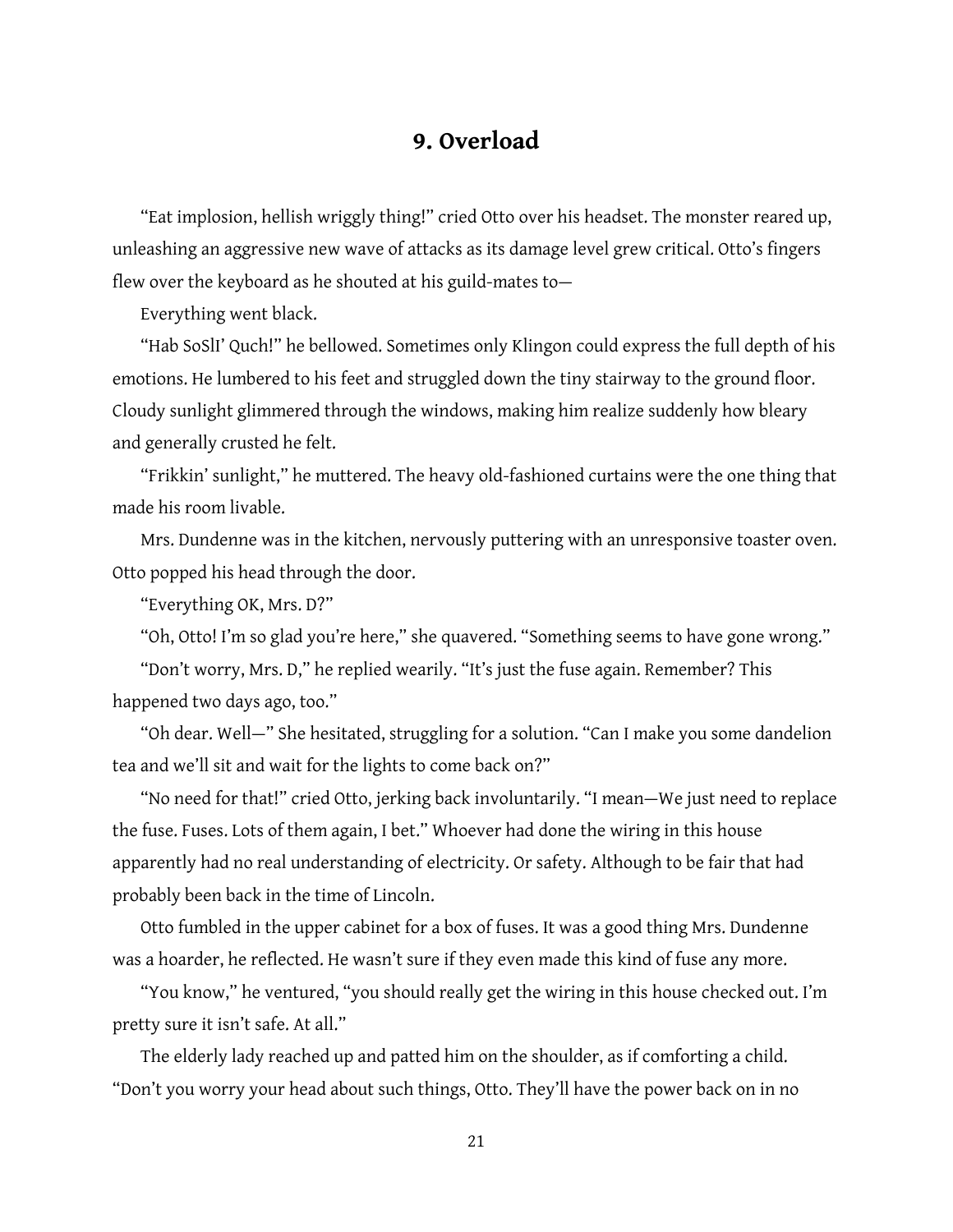time." She gave him a wink. "Why don't you just take yourself a sasparilla from the icebox and go back outside for a while?"

Otto raised an eyebrow. "Ok, Mrs. D. I'll…be back in a little bit."

With a perplexed shake of his head, he crept downstairs into the small, musty barecinderblock basement, clutching the thin box of ancient fuses. Old washer-dryer fixtures stuck out of the wall where Mrs. D's machines used to be. Her daughter and son-in-law had come to move them upstairs so she wouldn't have to go down into the basement any more.

Cobwebs tickled his neck and arms, and he stumbled over something tangled and indistinct. Maybe an old mop. It was hard to tell in the dingy light from the upstairs door. The antique fuse box was made of brittle black Bakelite. He began the delicate operation of removing the cover without breaking it off, then squinted inside to try to see which of the old Edison screw fuses were burnt out. He removed them deftly, then stood trying to juggle the old fuses and the new fuses and the box, muttering intently to himself.

"Lessee, 15 amp in the thingy. Wow, toasty! Now get the thing in the other thing..." He heaved a sigh. "You are not a happy fuse box."

Ten minutes, three shocks, and a forehead bruise later he was back upstairs.

"Did you have a good time with your friends, dear?" asked Mrs. Dundenne as he shuffled wearily into the kitchen.

"Sure. I'm just gonna-go upstairs for a while."

Helogged back on double-time, but by then theraid was toasted and he was in no mood for guild drama. Instead hecranked up the *Return of the King* scoreand plugged in his soldering iron. In minutes he was deeply embroiled in his latest secret project, trying hard not to think about Mrs. D, this house, and above all, wretched ancient fuses. But deep down a voice kept nagging.

*This is* not *working.*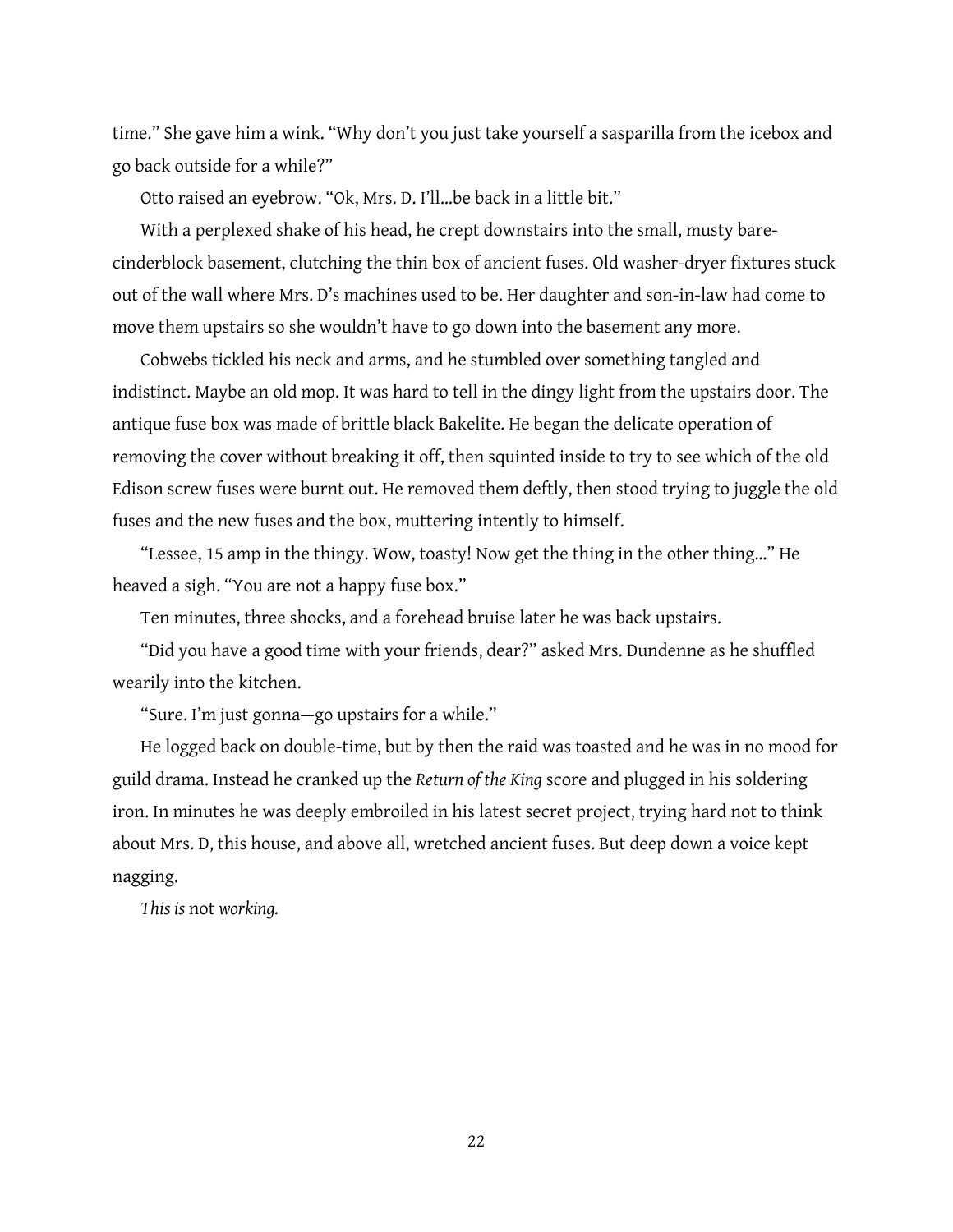#### **10. Conspiracy**

Summer wiped the table furiously, lost in thought. Alex's voice rang in her ears. They're *going to fire you.* What was she supposed to do with that? Talk to the boss? Wipe faster? Her jaw tightened in frustration. And then there was the way he'd looked at her, that long moment of fierce green eyes. She felt her cheeks growing warm. No, he couldn't-could he?

"Shut up," she muttered under her breath. This wasn't the time. She brought her attention forcibly back to the present. So they were going to fire her. She looked around the store. An idea began to brew. Grabbing her stash of muffins and squash from under the counter, Summer sidled up to Mrs. Tepples, a plump, grandmotherly woman with a flowered dress and a cloud of soft white hair.

"Hi Mrs. T," she greeted her friend with a sunny smile.

Mrs. Tepples glanced up and her face brightened.

"Summer, what a pleasure to see you."

"I have a favor to ask. It may sound a little silly, but it would mean a lot to me."

The old lady's eyebrows rose.

"What is it?"

Summer leaned down and spoke in soft, conspiratorial tones, her eyes darting to Mrs. Tepples' face. Mrs. T looked confused at first, then cocked her head uncertainly as Summer grew earnest. There was a long moment of decision, then, with a secret little smile, Mrs. Tepples gave a quick, tight nod, and squeezed Summer's hand. Summer left her a few squashes and a muffin, and moved to another of her customer friends, a skinny, geeky young man named Franklin.

"Free muffin, Franky?"

He peered up at her through square black-rimmed glasses.<br>"Right on." As he reached out for the muffin, she yanked it back.

"Wait, it's gonna cost you."

He hesitated.

"I thought you said it was free."

"Not money. Moves. You in?"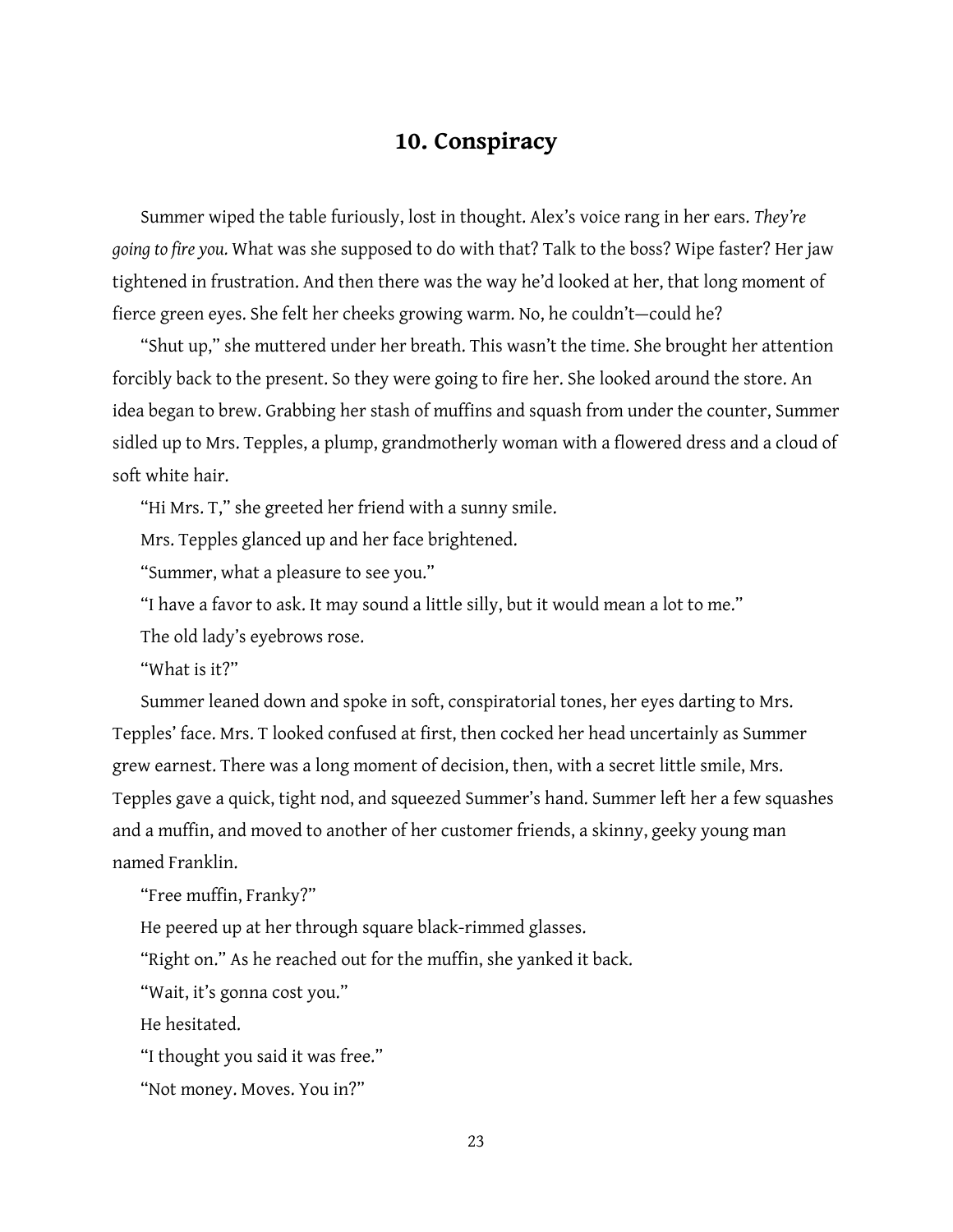Franklin eyed her suspiciously.

"I'm listening."

Again she leaned in, spoke in rapid, hushed tones. Franklin began to chuckle slyly.

"All that *and* I get a muffin? I'm so there."

"Good." She passed him the muffin with a single slow nod. "Just wait for the opportune moment."

She moved on to Jerry and Danno, an artsy, middle-aged couple who had been regulars from before she started working. She'd immediately fallen in love with their sarcasm and silliness and free spirits.

"Hey boys, ready for a brand new adventure?"

"Honey please, I'm taken," said Danno.

"Then listen to this." And once again she muttered the plan, and wide smiles broke out on their faces.

"This will be better than our Fred Astaire and Ginger Rogers routine at the Christmas talent show," cried Jerry. "Just give us the signal."

"Thanks, guys. I knew I could count on you." She planted a peck on Danno's cheek and tossed them a couple muffins.

She continued through the store, giving out muffins, squashes, furtive smiles and murmured instructions to customers and coworkers alike. Every few moments she glanced back to make sure Steve was still in the back office, then giggled. He'd never know what hit him.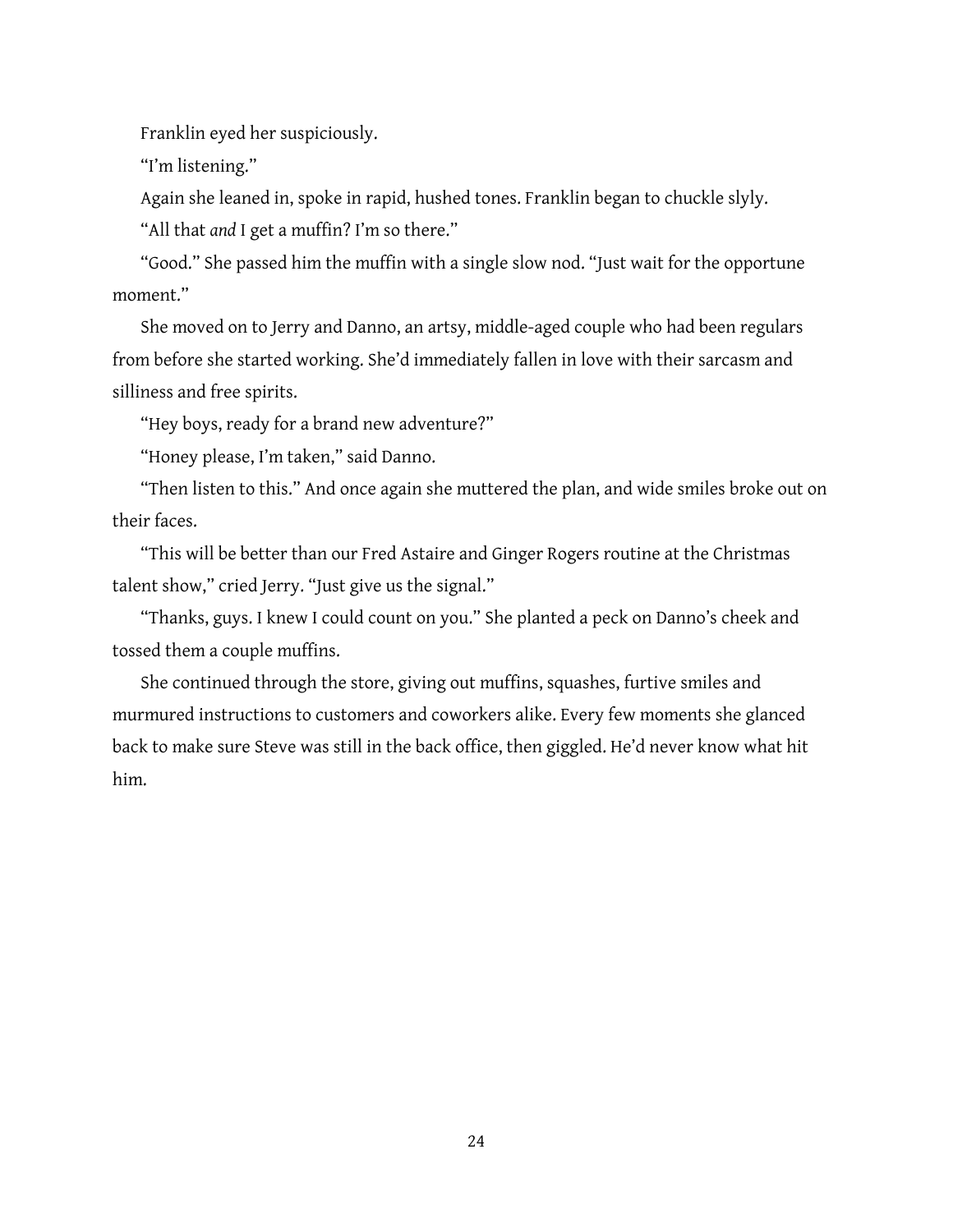#### **11. Freedom**

Zen exchanged nervous glances with Sushi, wondering what was wrong with Alex. He was usually the stable, responsible one. Sushi met his eye and answered before he spoke.

"I've got this operation under control. Go see what's wrong with Alex."

Zen put down his end of the trunk and ran after Alex. Behind him Sushi belted out orders, whipping the band of helpful neighbors into shape. Zen caught up with Alex as he strode fiercely through the drizzle.

"You ok, man?"

"Sure." Alex's smile was dark. "Never better."

It was odd to see him like this. Alex was more of a worrier than Zen. Almost anyone would be. But the mood that dominated Alex's life was one of brisk competence. Zen had seen his roommate confident, calculating, sometimes relentless, but never...sinister. It was as if something had snapped inside him. It made Zen nervous. He tried again.

"You're freaking me out here. What's up?"

Alex ignored the question. "Do you think everybody hits this point?

Zen could tell it wasn't really a question and focused on keeping up with Alex's ferocious

pace.<br>"Everyone's looking to be so comfortable," spat Alex. "All these happy people with their happy jobs and their piles of cash. Is that all it is? Money?"

Zen raised his eyebrows, startled. The rain was growing heavier, and Zen started wishing he'd brought something. Alex turned to him abruptly.

"What are you going to do with your life?

Zen shrugged. "Write."

"You're lucky. You already know that, and you've got the skills to make it happen." Alex said this without bitterness or flattery, just a simple statement of fact.

"Why, what are you going to do?" Zen asked.

Onceagain Alex ignored his question.

"We're the minority. Do you get that? There are people out there who can't even afford to think about this. Making a difference, doing what they love, nothing. There are whole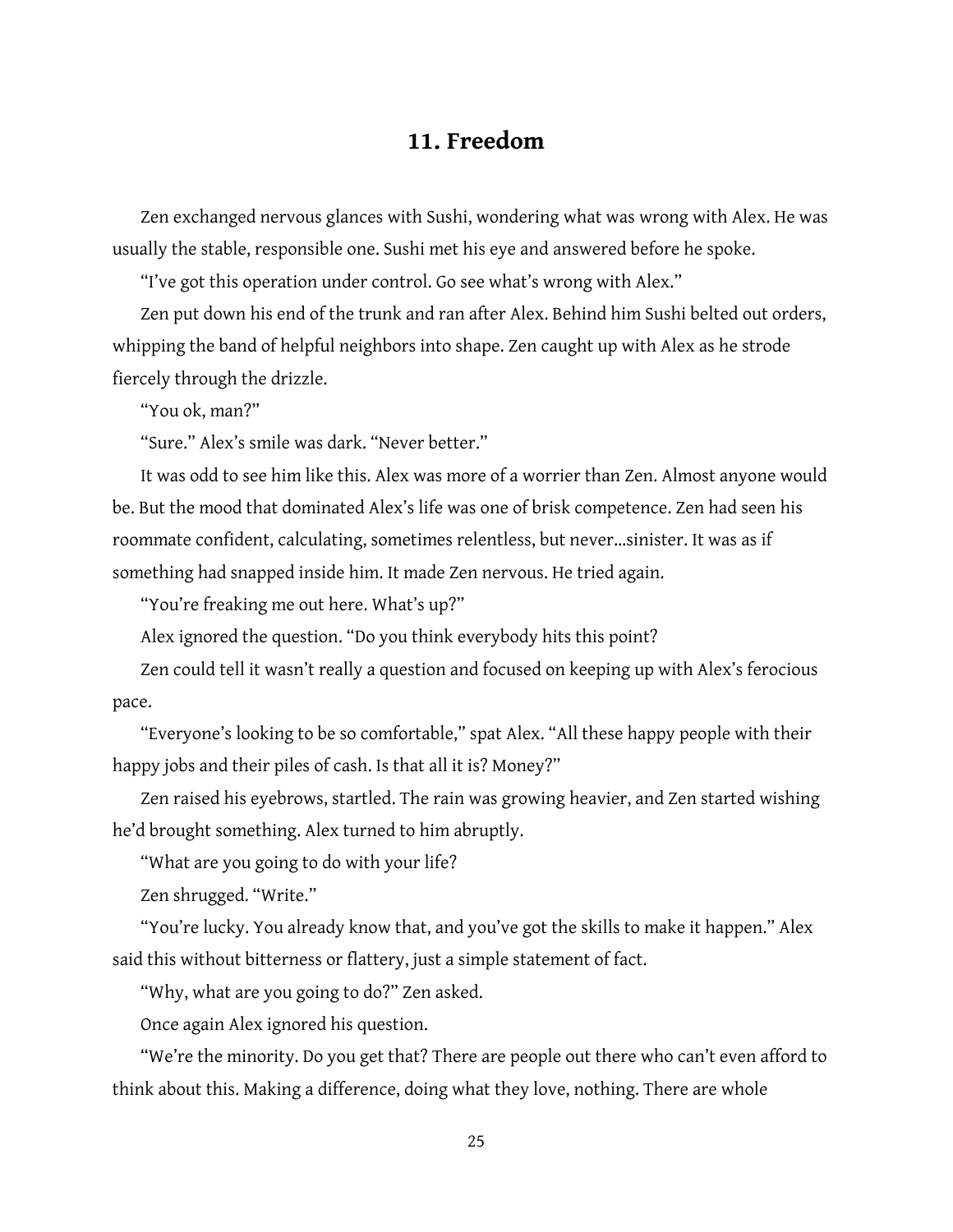countries out there grinding every day just to make ends meet. And even the people who do think about it get sucked in, stuck just making money." He snarled. "Screw money."

Zen grabbed him. "What happened to you?"

"I quit my job."

"I thought you were getting promoted."

"Yeah. Exactly." Alex gave a bitter laugh. "Middle management at CafeNow. Not exactly what I want to do when I grow up."

"So what do you want to do?"

"Explore."

"Like, *National Geographic*?"

"Maybe on the way. But there's something bigger out there. We're not made for cubicles. We're *not* made for money."

Zen hurried along, worrying. He was hardly one to jump to the practical, but-"We're here."

Alex's voice cut into his thoughts. They passed down a short flight of sticky steps and under a very old but very sturdy sign bearing the image of a pig with a quirky and strangely compelling grin and "The Tickled Pig" in curly pink letters. The pub was warm, full of a cozy, beery atmosphere that felt welcoming after the wet afternoon. A few patrons were scattered throughout the room, enjoying the Pig's robust English lunch menu. Alex slid into an empty booth and ordered a whisky. Zen ordered a rum and coke. Alex looked around, his mood warming.

"This is good," he said. "You know what we're going to do? We're going to sit and have a drink and figure this thing out."

Zen nodded. "Also we can sort out where we're going to live next."

"To new beginnings," Alex toasted.

"Cheers."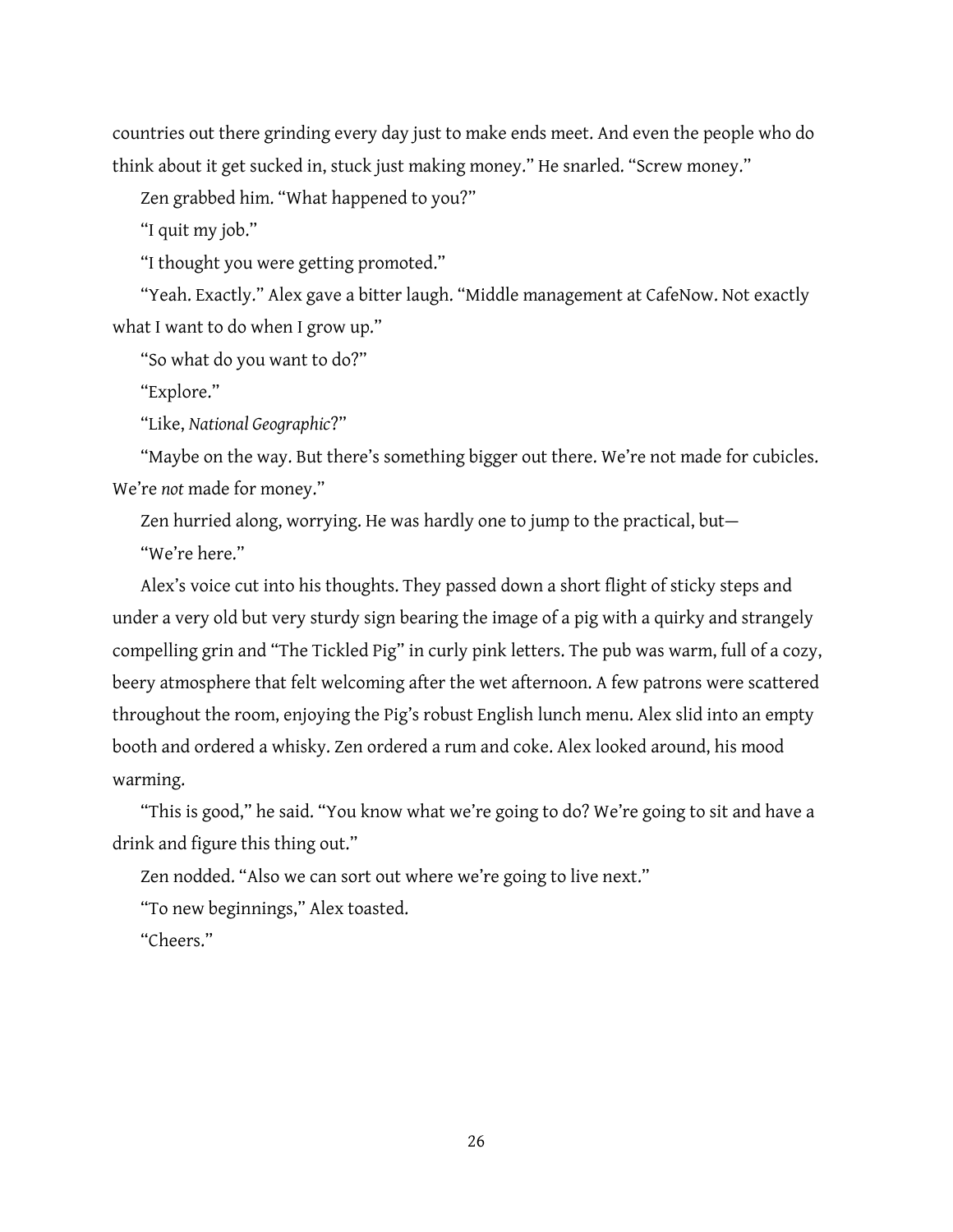#### **12. My Cue to Exit**

Summer looked around. A ruffle of glances, nods, and quiet acknowledgments ran through the shop. Now it was just a matter of time. And not losing her cool. She gave her long blond dreadlocks a nervous shake. Steve popped his head out and beckoned her into the back room, a combined kitchen, storage room, and office.

"Summer, can I talk with you for a minute in the office?"

Here goes.

"Sure," she smiled.

She joined him in back. Steve sat in the manager chair. Summer stood in front of him, arms crossed, heel tapping, trying not to show her emotions. Steve got right to the point.<br>"It's not working out, Summer."

"You're right."

Steve jerked forward slightly, confused.

"I'm sorry?"

Summer's delicate pink lips twitched with hidden laughter. *Sucker.*

"You guys really aren't doing a very good job," she explained. She waved a hand vaguely at the store. "I don't think this whole...thing is going to work out."

Steve was still completely lost. Most satisfying.

"What?"

"Your store. It's dead. I like the conversations people have here, but—you're not taking it anywhere. There's no *vision*, you know?"

Steve tried to steer the conversation back to familiar territory.

"I don't think you understand. We're going to have to let you go."

Summer nodded nonchalantly.

"Makes sense. What else?"

"I don't understand."

"No, you really don't seem to. See, I think you're missing the value of the human element. Too calculated. Too corporate. You know?"

Steve smiled, the narrow, prissy smile of someone who knows the right answer.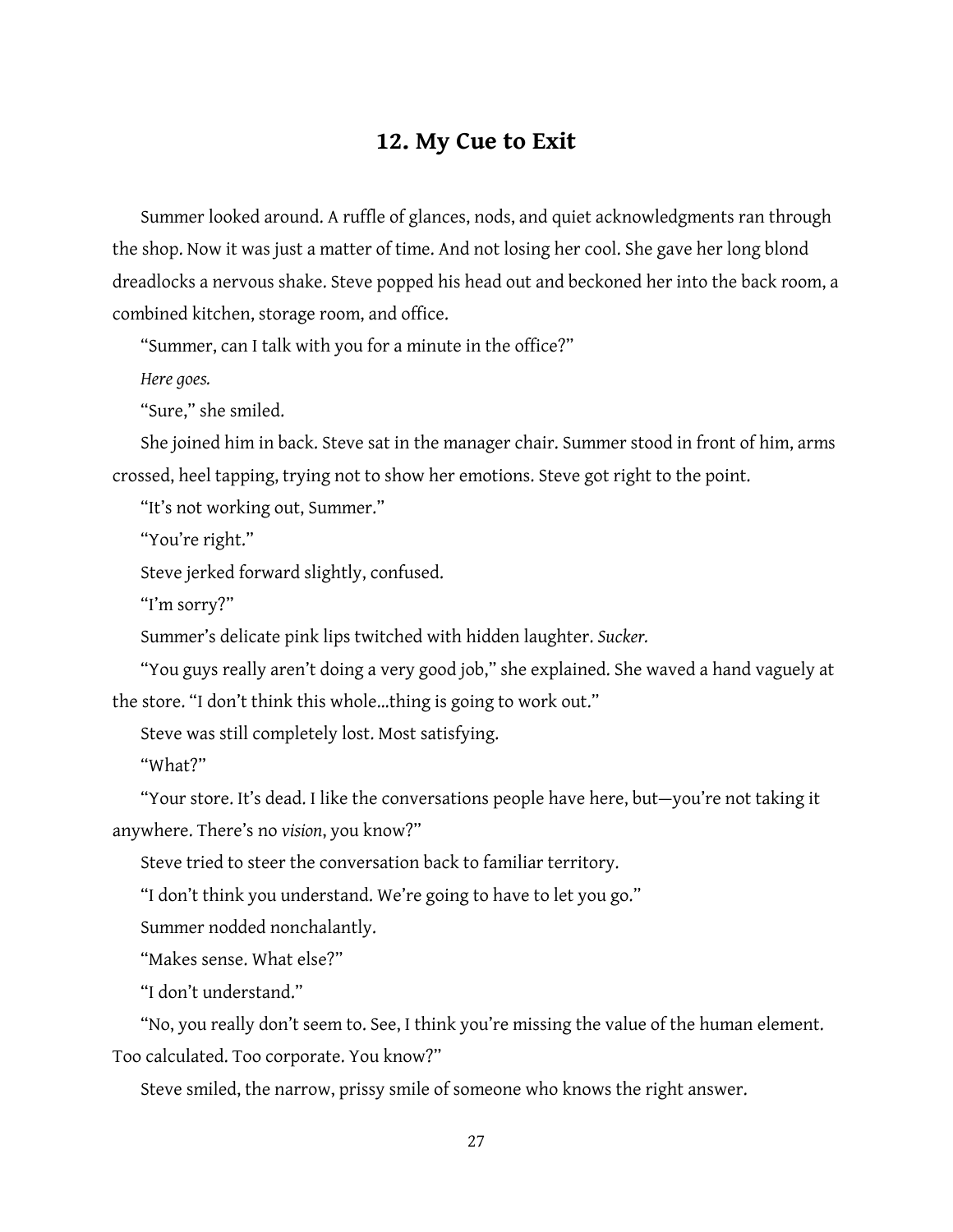"I think we've managed to project a pretty friendly atmosphere, actually."

"Yeah, exactly. Project. Do you even hear yourself any more?" Summer rolled her eyes. It was almost a relief to get fired. Talking with Steve always made her despair for humanity.

"Look, Summer," Steve continued. "I know your ideas about community and the greater good, but we're running a business here. We have a very specific image we're working to put forward. I know this sounds cynical to you, but the whole system has been fine-tuned by experts, field-tested, and it works, Summer. We have a system, and it gets results. And frankly, I don't see why you're against that. People come here and they relax, they talk with their friends, they get good work done."

"And you make tons of money," added Summer.

A quick expression flickered across Steve's face, the equivalent of a shrug.

"Is that a bad thing?

She gave him a long, considering look.

"Do you really know any of your customers, Steve?"

"I hardly—"

"Do you even know your neighbors?"

Steve bristled.

"Now look, this isn't about my personal life."

"But it is!" cried Summer. "This is your life, right now." She emphasized each word. "Your personal life. You're going all these hours without connecting to anyone, without changing anything. Do you start really living when you go home each night? That's when you live the dream? Why not live it all day long? And if this isn't your real life, what is? When is it going to start?"

Summer was used to getting carried away by her passions once the conversation turned in a certain direction. But here she could tell she'd pushed too hard. Steve grew quiet. Angry quiet.

"You're fired," he said, using the one unbeatable defense he still had.

"Do you really not see it? You could revolutionize this store!"

"You have to learn to follow the rules, Summer." Now he sounded almost sorry for her, like a villain regretting how great an ally in crime the hero could have been.

"Why? So I can—"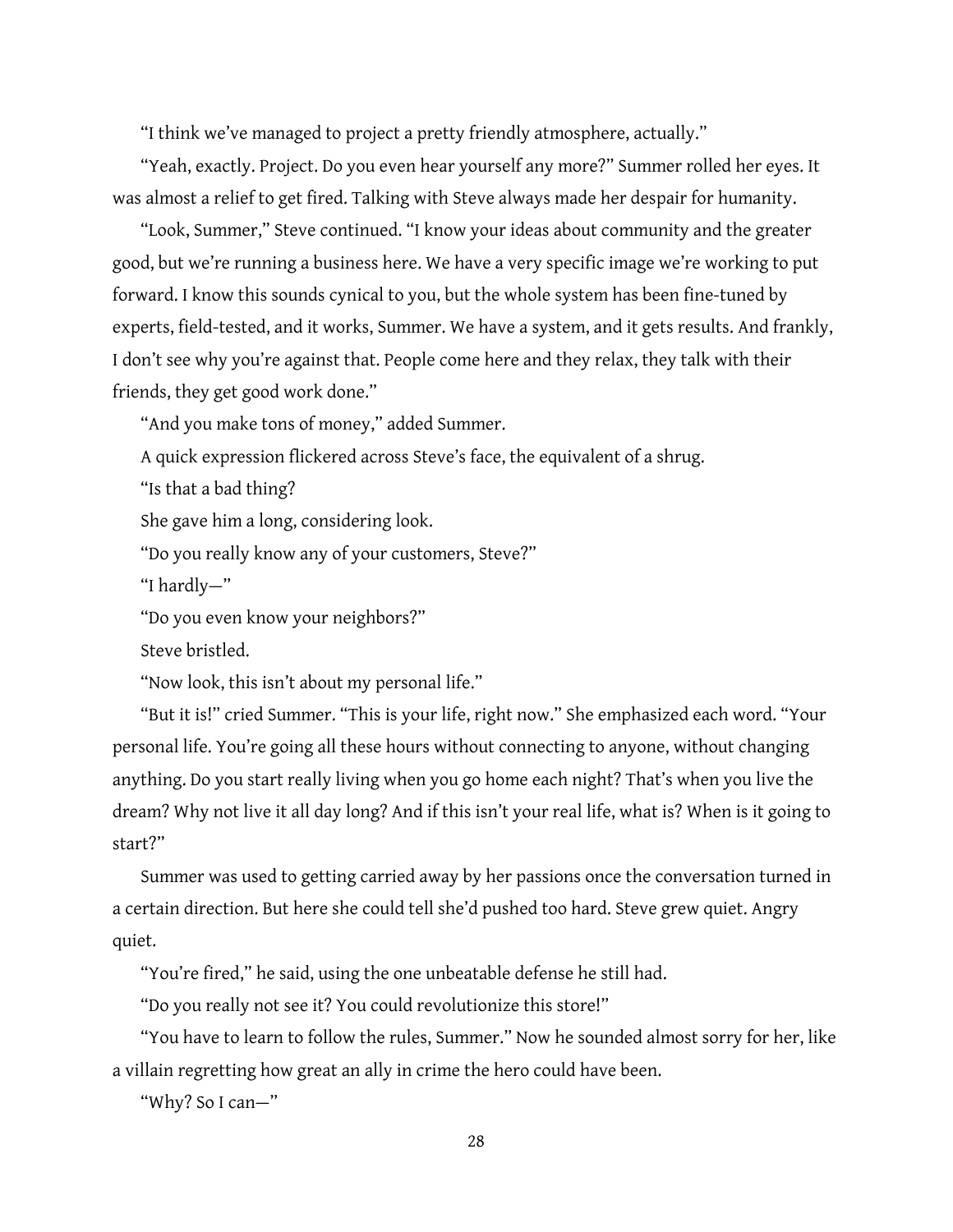"So you can make a living and fulfill your responsibilities, Summer." Now it was Steve's turn to get carried away. "All your ideals would be great if they madeany real difference, but they don't. You're living in a dream world. Until you can learn that the system works you are not going to have any effect on the world. That's just how it is."

"You're wrong," she shot back. "All the system does is dry out your soul and make you think you're successful when all you've got is a pile of damn money. You want to see results? Bottom line? The system versus the people? Watch this." She shouted out to the counter. "Hit it, Jimmy!"

Suddenly the store's background music went silent. Summer examined her nails for a long moment, waiting for Jimmy to plug in his music. Then, reverberating over the store speakers, came a shimmering harmony of voices:

*We built this city…*

*We built this city on rock and roll...* 

Steve let out a confused exclamation.

As the first guitar chords hit, Summer burst out of the office door like a rock star and pointed at Jerry and Danno. Suddenly they were up, snapping their fingers in time like gangsters on Broadway, cool and controlled. Then, at the same moment, they burst into a flamboyant, brilliant dance routine. Summer laughed with delight. She knew they'd been in musicals, but she'd never seen them in action. They were*good*.

Dancing out to join them, she pointed at Franklin. With a grin, he burst out of his seat and started dancing nerd-moves in time with the beat. Next they danced over to Mrs. Tepples and Summer helped her up. Much to Summer's glee, the stately old woman started clapping and swaying to the beat along with them.

"Ok, very funny, guys." Steve wasn'tamused. "Jim, put the music back on."

Jimmy ignored him. He vaulted over a clear spot on the counter, struck a dramatic kneeling pose, and, jamming furiously on his air guitar, sang, "They call us irresponsible, write us off the page!"

One by one, more customers got up until only a handful were left in their seats, watching or clapping and singing along. The dancers made their way to the door. Franklin was doing the Sprinkler. A tall black man Summer had never met before was breakdancing. Mrs. Tepples was clapping and nodding, walking in time to the beat. Yet with their moves synchronized to the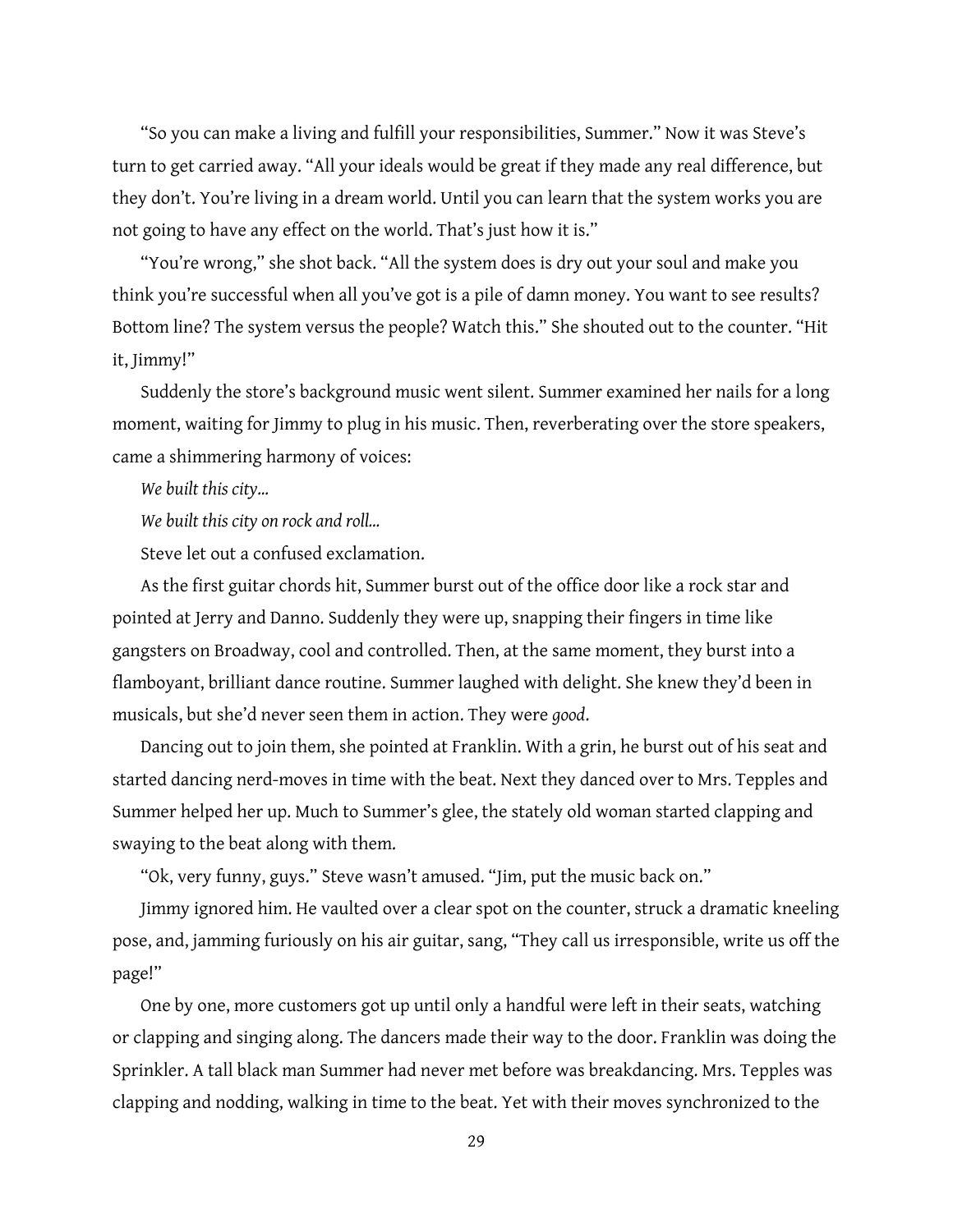same beat, the effect was not chaos, but a magnificent, fluttering, spontaneous harmony.

When all but the last three were out the door, Jerry and Danno suddenly turned back and hoisted Summer into a glorious flying position for a last look at the store, then wafted her down and twirled each other out the door.

She looked Steve in the eye, giddy with joy. He was stuck between outrage, confusion, and sheer neural meltdown. Summer gave a small bow, saluted, and turned and leapt out the door, feeling as free and wonderful as she ever had.

The crowd on the sidewalk was cheering and laughing, exchanging hugs and high fives. They greeted her with a great whoop when she appeared. Summer was overcome with a sudden rush of love and gratitude.

"Thanks, everyone. You guys were great!"

"Are you kidding?" cried Franklin. "That was awesome! You're my new hero."

Mrs. Tepples gave Summer a tight hug.

"Thank you, Summer. I feel like a little girl again."

Summer looked out over the small crowd. Customers, friends, but now they were something more: comrades.

"I'm going to miss you guys."

Jerry shrugged.

"So come back and see us."

Summer made a face.

"I hate coffee."

Everyone laughed. Summer swept an arm out down the street.

"Shall we?"

There was a confused moment of hesitation in the crowd.

"Oh, I've still got my latte in there," Danno pointed out.

"Yeah, I wasn't actually planning to *leave*," added Franklin.

"Oh, right. Obviously." Suddenly Summer felt like a fool. What had she expected? "Well, I've got to get going. Thanks, guys."

She watched everyone troop back into the store, back to their laptops and overpriced cappuccinos, then sighed and turned away. *Yeah, totally madeastatement there. Wayto beat the Man.*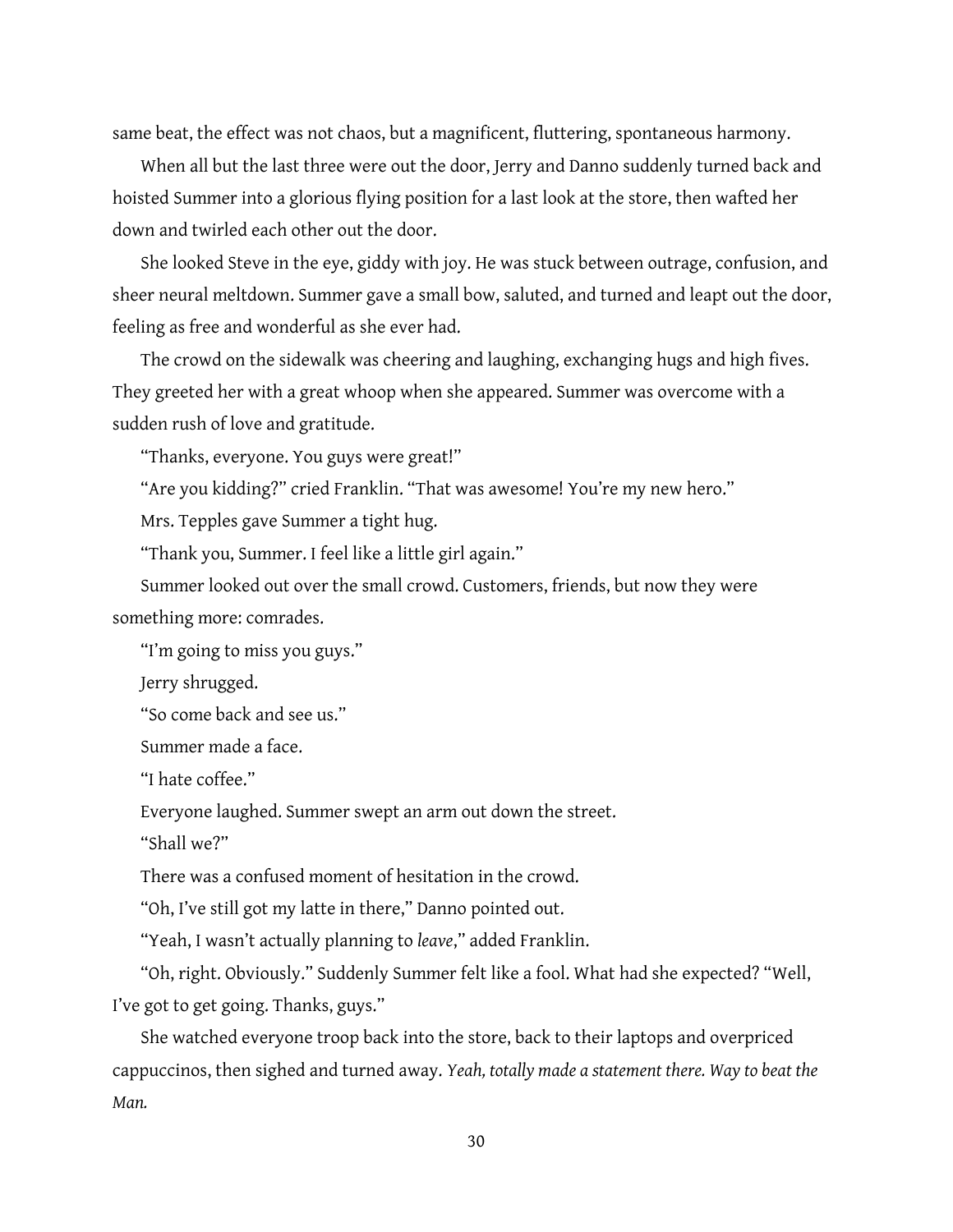She kicked arock. *Bugger.*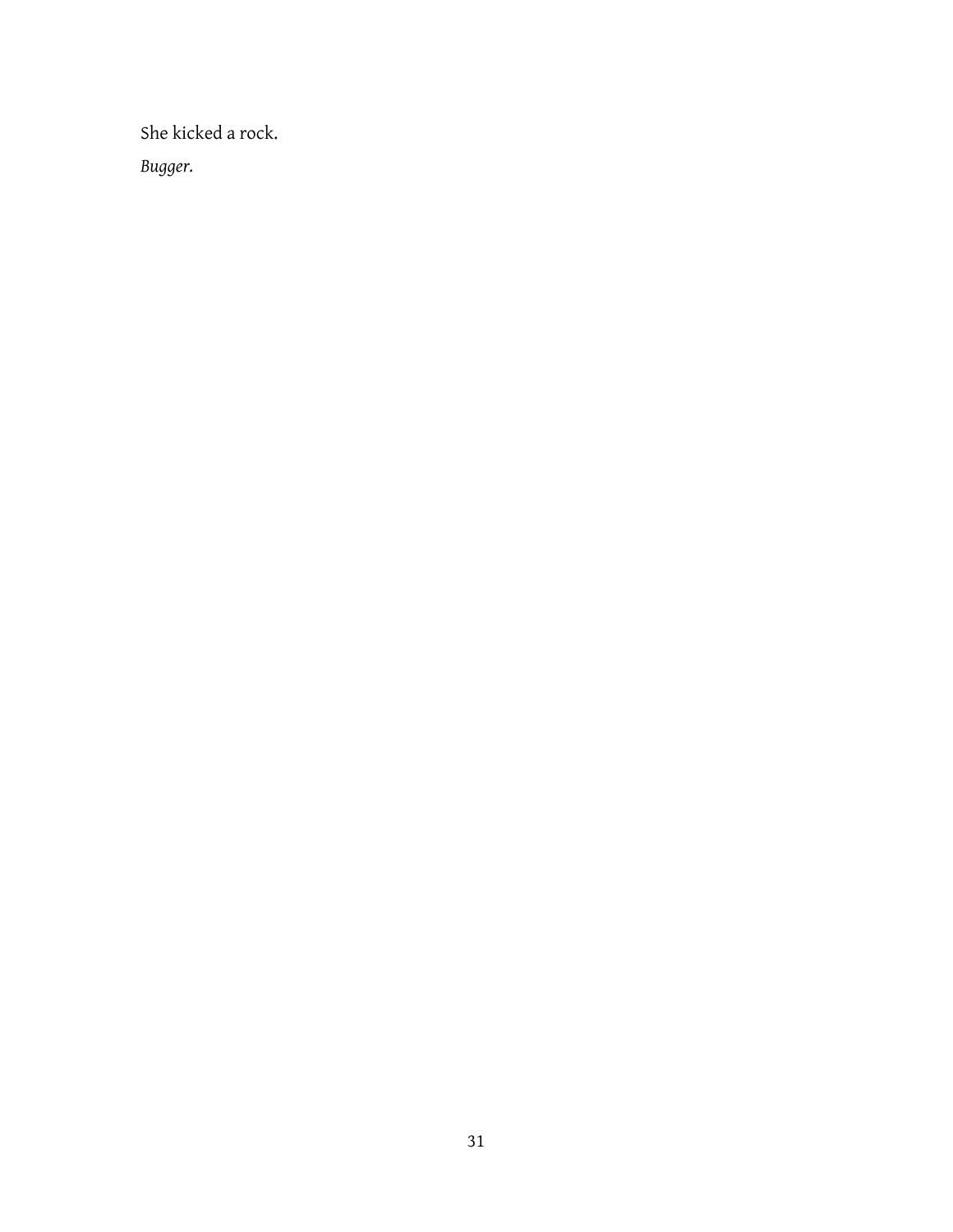#### **13. Options**

Alex leaned back contentedly in his booth at the Tickled Pig. Beside him, shelves of board games and a tumbled pile of newspapers added to the pub's cozy atmosphere. The air was filled with the warmth of fresh bread and melted cheese and good beer and the murmur of a few mid-day lunchers. Sometimes setting made all the difference. Steve was always talking about how CafeNow "projected a pretty friendly atmosphere," but putting CafeNow up against the Tickled Pig was like comparing Apple Jacks to warm apple pie.

Zen leaned forward intently.

"So what now?"

Alex thought about it.

"I've always wanted to try my hand as a builder. Furniture, house repair, renovations." "You'd be good at that."

"Iam good at it," Alex corrected him.

"Oh yeah, Iforgot. You're old."

"Yeah."

Alex thought back over the two years he had spent as a contractor's apprentice before college. His boss, Lee Darwin, was a good leader and worked his men hard. He'd trained Alex to try his hand in lots of areas so he could get a feel for the jobs he'd be supervising others in: electrical work, plumbing, bricklaying, framing, painting. They'd even discussed the blueprints and architectural principles behind the work, and Darwin seemed close to offering Alex a permanent position before Alex suddenly decided to get a college education.

"Can you just go back to Darwin?" Zen asked.

Alex considered it. They hadn't exactly parted on the best of terms. In retrospect he'd probably been too brash, especially after all the favors Darwin had done him.

"Maybe I'll just take some time off, think things over."

Zen brightened.

"Yeah, this could be good. We can do anything right now. I mean, you don't have a job and I'm just freelance at the moment and we don't have to worry about rent and utilities."

"Yup, free as a frikkin' bird. Nothing to worry about now!" Alex gave a harsh laugh. "Why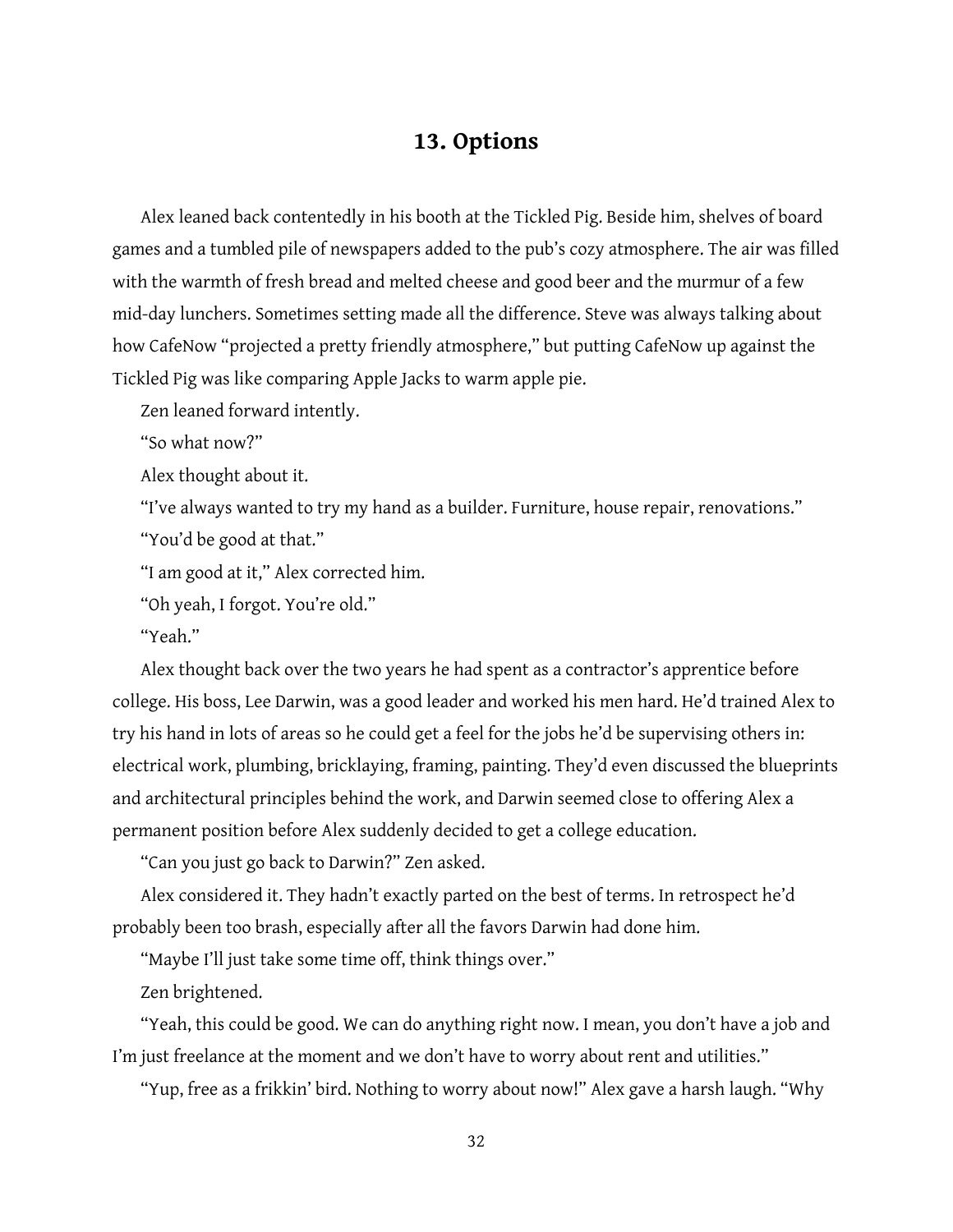do people even bother with homes in the first place?"

Zen was entirely oblivious.

"Exactly! Wecan try something totally new. Wecan be peddlers, traveling from city to city in a rusty old pickup, peddling our wares and swapping stories."

"Peddling our wares?"

"Or long-distance free-form delivery boys! Any package from anywhere to anywhere. Figure out how much to charge on a per-job basis. You can do that part. You're good with money and—" He waved a negligent hand. "—reality and all that."

"Zen, be serious for a second."

"I am! When are we gonna have another chance like this? We could hit it big, go for the gusto, off on another whirlwind adventure!" Suddenly Zen sat up straighter in his seat. "I forgot to tell you. We're starting a consortium. Or commune. Sushi and I were talking about it."

"A commune?" Alex tried to keep the dubious note out of his voice, but Zen's rapid-fire crazy schemes could get a little tiring after a while.

"Yeah," Zen continued. "The why-wait-for-retirement commune. Just figure out what we love to do and do that."

"I see," said Alex. "And do you know where this is going to be? How you'll pay the bills?"

"That's just it. The only reason this doesn't work for people is that they don't commit to it. If you had nothing tying you down at all, could you figure out a way to make a thousand dollars in a month?"

Alex considered it. It was an interesting concept, he had to admit.

"So get part-time work and stuff?" he asked.

"No, you figure out what you love and only do that, but do it hardcore and make it support you. I mean, if you like the jobs, fine. The point is to be living your actual life all the time. Don't split it up—boring grind all day and a real life you come back to afterward."

The idea seemed to be clarifying in his mind as he went.

"Yeah! That's it. One rule: Live your actual life at all times. Don't just get through anything."

Alex shook his head.

"The problem with that is you'll always have hard parts to get through. It's a basic part of life."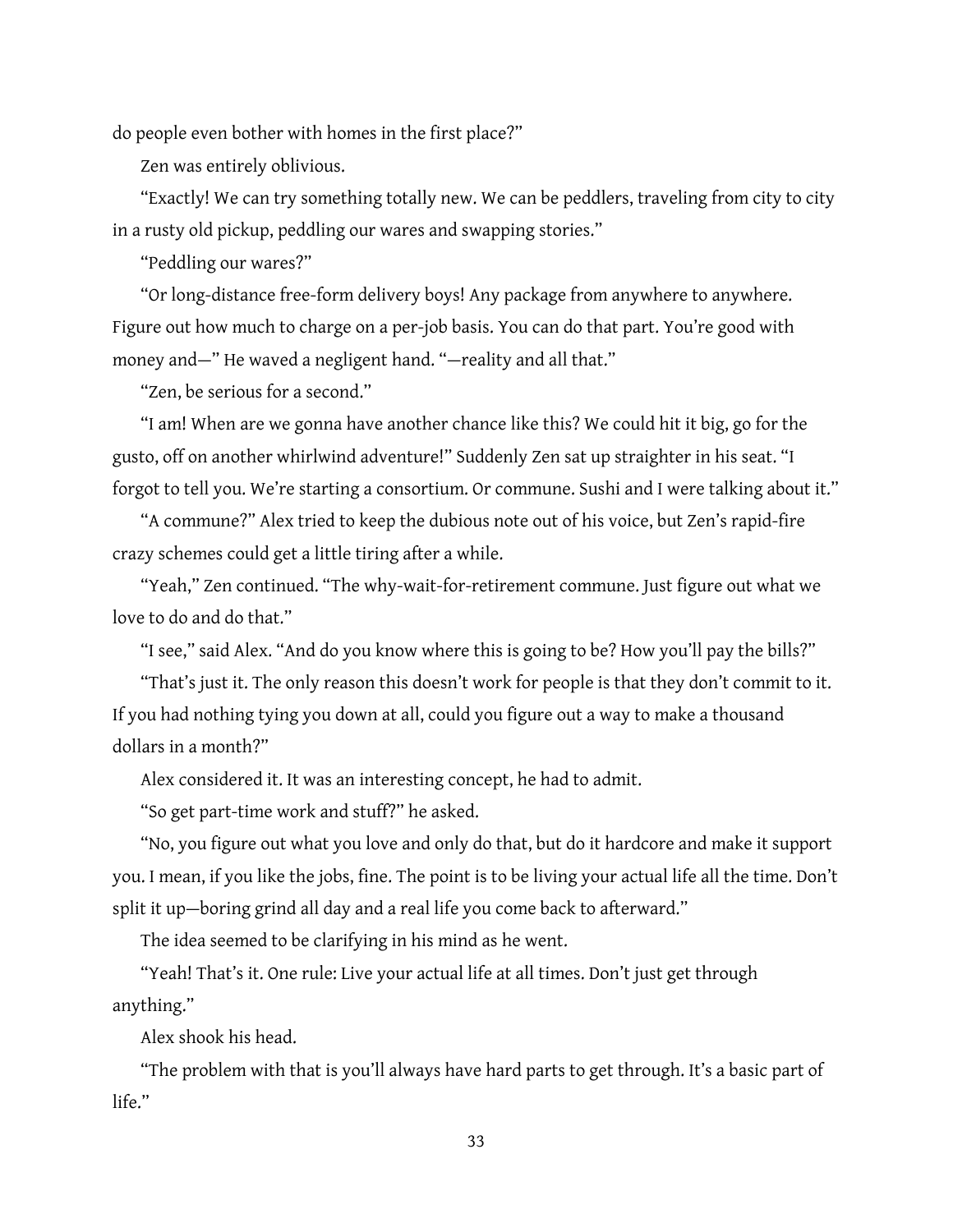"I guess." Zen deflated. "So what's the rule?"

"Know what you want and keep working toward it?"

"Too dry," said Zen automatically.

"Know your passion, then?"

Zen laughed.

"There it is."

Alex grinned. He could feel the weight starting to lift. The zest of an exciting new venture was starting to leak into him.

"So are you in?" The glimmer of inspiration had returned to Zen's face. "We can figure out the details as we go. Sushi's doing it, and she says Summer's in."

Alex had to admit it sounded like fun.

"It's a cool idea," he conceded. "I'll have to think about it, though."

Zen grabbed him by the collar.

"What? Think about it? You just quit your job so you could chase your dreams!" He gave Alex a sharp slap. "Now wake up, drink that whisky, and join my consortium."

Alex laughed out loud. Zen was the most laid-back person he'd ever known. It was like getting slapped by a sleepy koala. And Zen was right. He laughed again, a clear-eyed sense of freedom rising up in him.

"You're totally right! If not now, when?"

Zen gave a satisfied nod.

"Also?" Alex added. "Never hit me again."

Zen examined his reddening hand. "No worries there, chisel-face. Tough love *hurts*."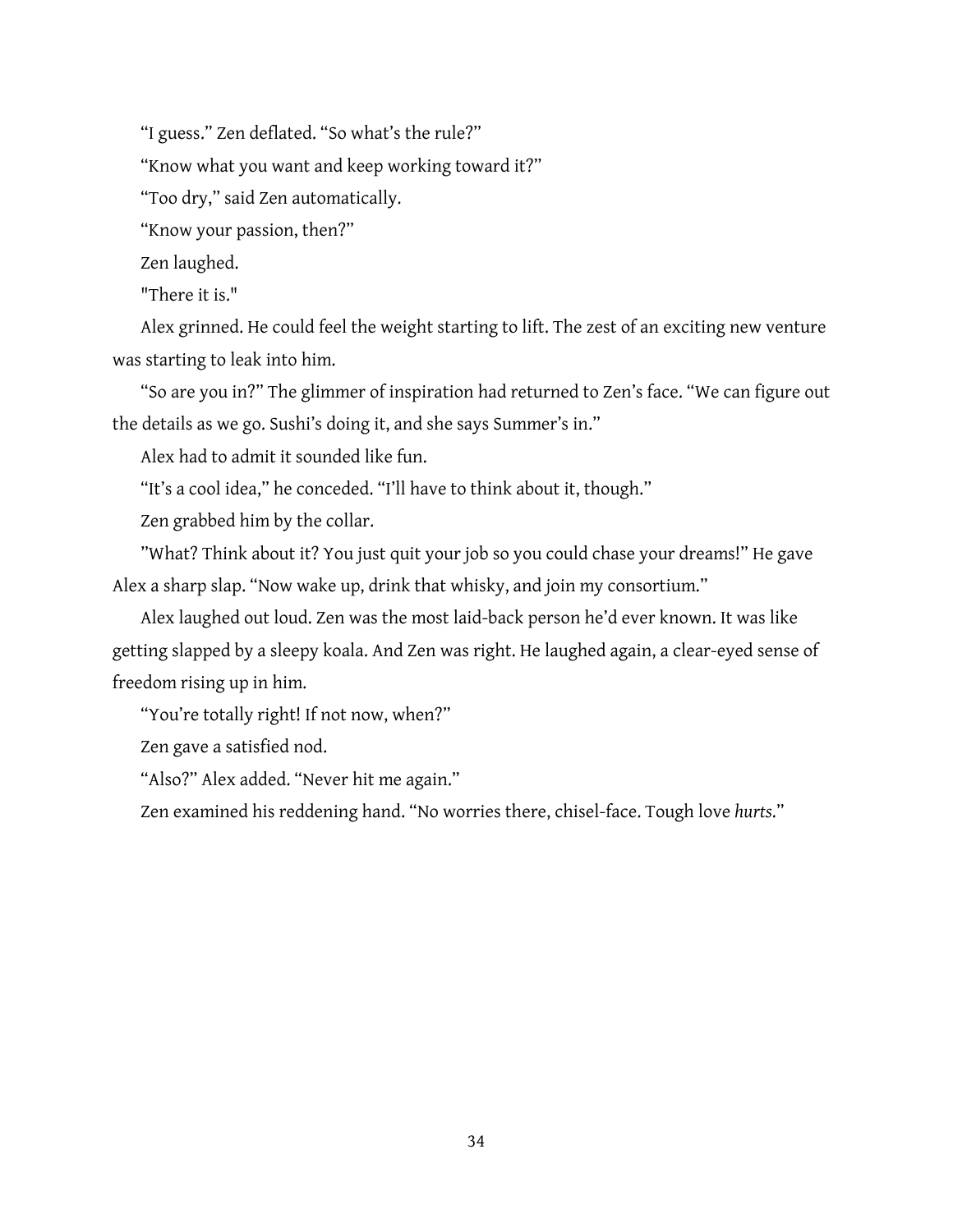#### **14. Escape**

Summer strolled through a neighborhood of evenly-spaced homes and tree-lined streets wet with the light rain. Some of the yards were perfect, some cluttered with toys or strange gardens. The professors from St. Karl, the nearby liberal arts college, threw an interesting element into the neighborhood.

Her mind wandered back to her days as an environmental studies major, rooming with Sushi, skirmishing with the boys or inventing games and recipes together late at night. Games ran in Otto's blood, and Alex had a special genius for concocting revitalizing blends to get through a night of studying. He'd even proposed one of his non-alcoholic drinks as a menu addition at CafeNow. It was a brilliant drink, bright and clean with fresh-squeezed oranges and pomegranate and mint and...only Alex really knew, but a few sips was enough to change your perspective on life and a tall glass of it had once pulled her out of a full-blown depression.

Steve had rejected it, of course. Not bad, he'd nodded. But we get our menu from headquarters. And that brought her back to Steve, the face of corporate idiocy. Who could think wasting Alex was a good policy? She could still hear Steve's prissy boss-voice. You just need to learn to follow the rules, Summer.

*Yeah*, she snapped in her mind, *just become a cog and nobody has to bother thinking*.

Pulsing inside her was a hunger, desperate and constant, to find a set of people where she could be herself, thinking people who would pay attention to each other and take care of the world and laugh and eat and fight together. She'd tried it before, but somehow even in the organic-vegan-environmentalist circles of Thornfield she'd never really fit in.

*I'm tooabrasive*, shetold herself. *Always pushing myideals in people's faces. I need tojust settle down alittle, fit in, play bythe—*

Her mind recoiled in sudden horror from what it had almost touched. Steve was in her head. A shudder ran through her. It was to avoid just those moments that she had come here. She needed to get on her knees, get her hands in the dirt, just forget everything and help beautiful things grow for a while.

One of the houses on the street stood out as abandoned, a strange sight next to the wellkept houses all around it. It was a quirky old house—the old-fashioned porch and a round

35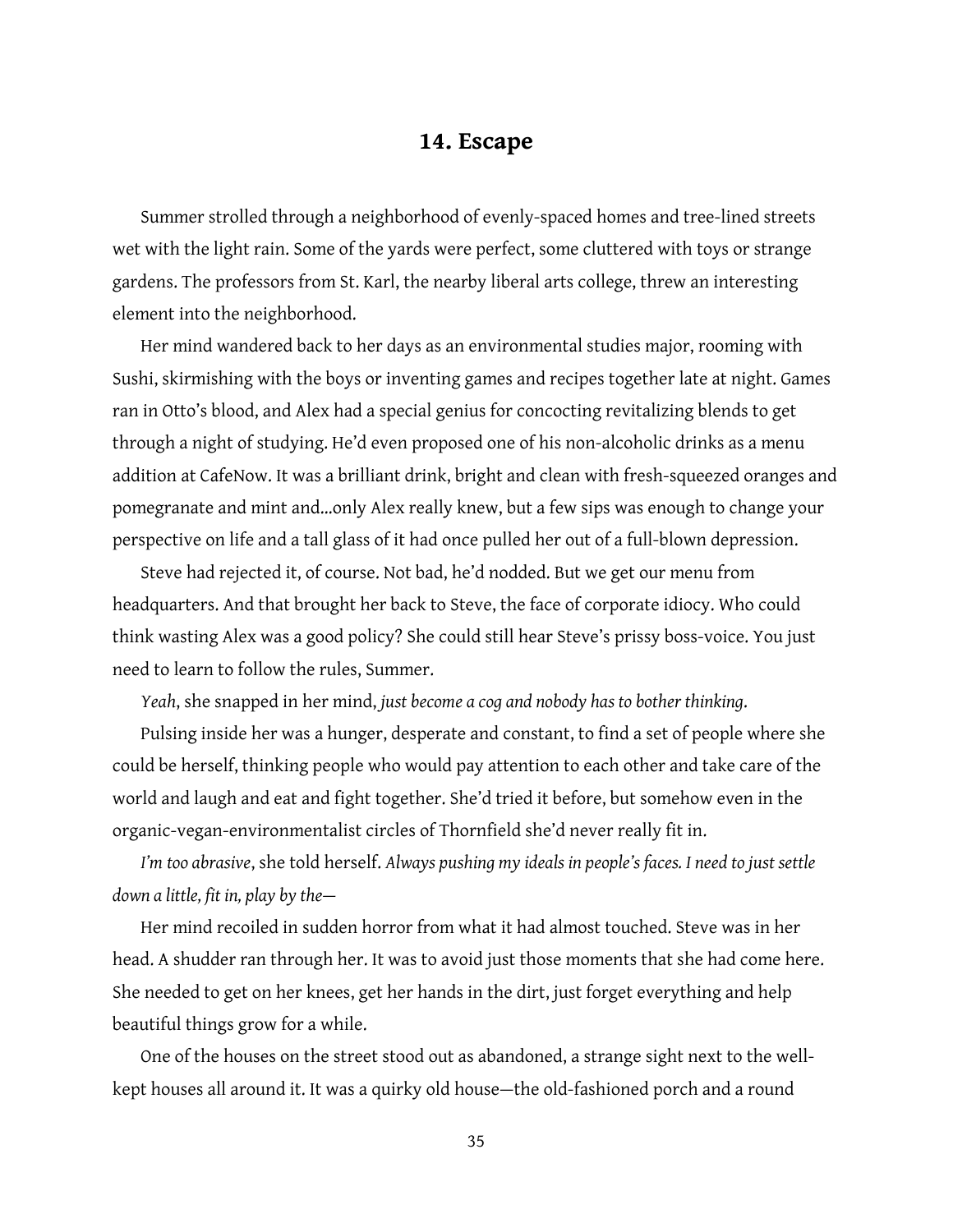tower at the corner always made her think of long summer evenings and secret passageways and friendship and adventure. And there was a sweet garden out back. She wondered sadly who had left a house like this abandoned.

Summer slipped through the gate and wandered to the backyard, enjoying the quiet neighborhood sounds.The backyard was mostly overgrown weedsand afew tumbled branches from the cherry and oak trees that ringed it. A small arbor was now drowned in rampant but dying vines. There was one patch of rich brown earth with delicate sprouts where Summer had cleaned up the weeds and begun to plant a few months ago. She pulled out the gardening tools she'd stashed under a big bucket and continued extending the patch. Whenever she'd cleared enough space she carefully planted a few more winter squash seeds from a packet she'd brought along.

She knelt in the wet dirt, relishing the sensual pleasure of letting herself get muddy, lost in the sensations of the thick earth packing and breaking up under her fingers. Her tensions began to drift away. She could almost feel the tender plants growing. A sense of living connection settled into her bones, a connection with the plants, the earth. She heard a few ladies walking by, laughing and talking, and smiled.

"Hey! What do you think you're doing back there!" An old man's angry voice snapped into her calm. She started and looked up. Above her an angry face peered over the high fence, long and square with eagle eyes and bushy white eyebrows. Two hands clutched the fence like they were pulling the man up onto his tiptoes so he could look over. She stared at him wide-eyed, without words.

"Get out of there, you pesky brat! What are you doing messing with that place? I ought to call the police!"

Summer jumped up and wiped her hands quickly on her jeans.

"I was just-I come here to garden sometimes. It's abandoned. I don't think anyone minds."

"Don't tell me it's abandoned, you little twit! What do you mean, no one minds? I mind! Don't go trespassing, ruining peoples' gardens." He gave a disgusted grunt, and muttered, "Little criminals nowadays." A knobbly finger stabbed toward her, snatching her attention. "What's wrong with your hair?"

Summer automatically fingered a dreadlock, turning pale.  $"I"$